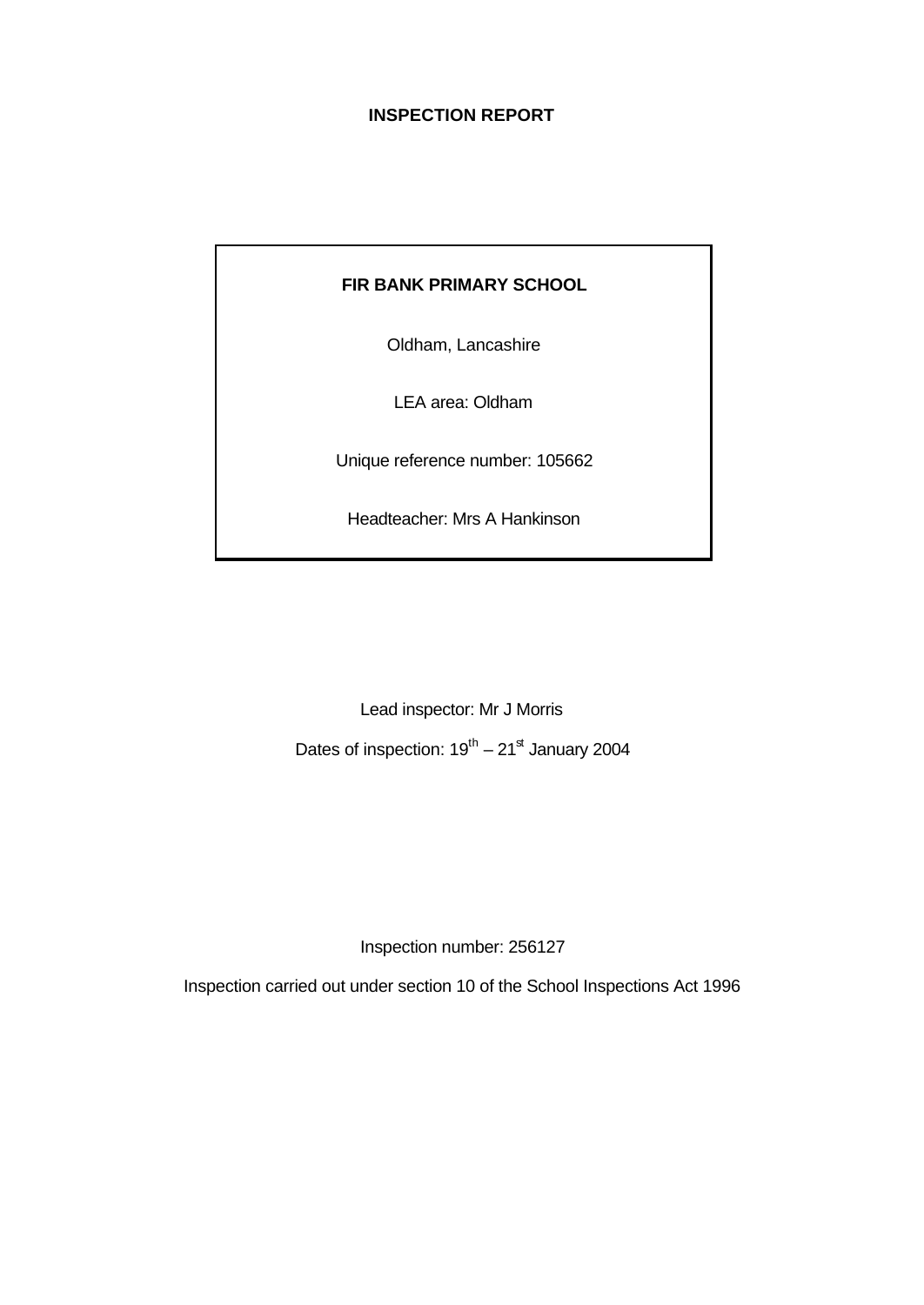## © Crown copyright 2004

This report may be reproduced in whole or in part for non-commercial educational purposes, provided that all extracts quoted are reproduced verbatim without adaptation and on condition that the source and date thereof are stated.

Further copies of this report are obtainable from the school. Under the School Inspections Act 1996, the school must provide a copy of this report and/or its summary free of charge to certain categories of people. A charge not exceeding the full cost of reproduction may be made for any other copies supplied.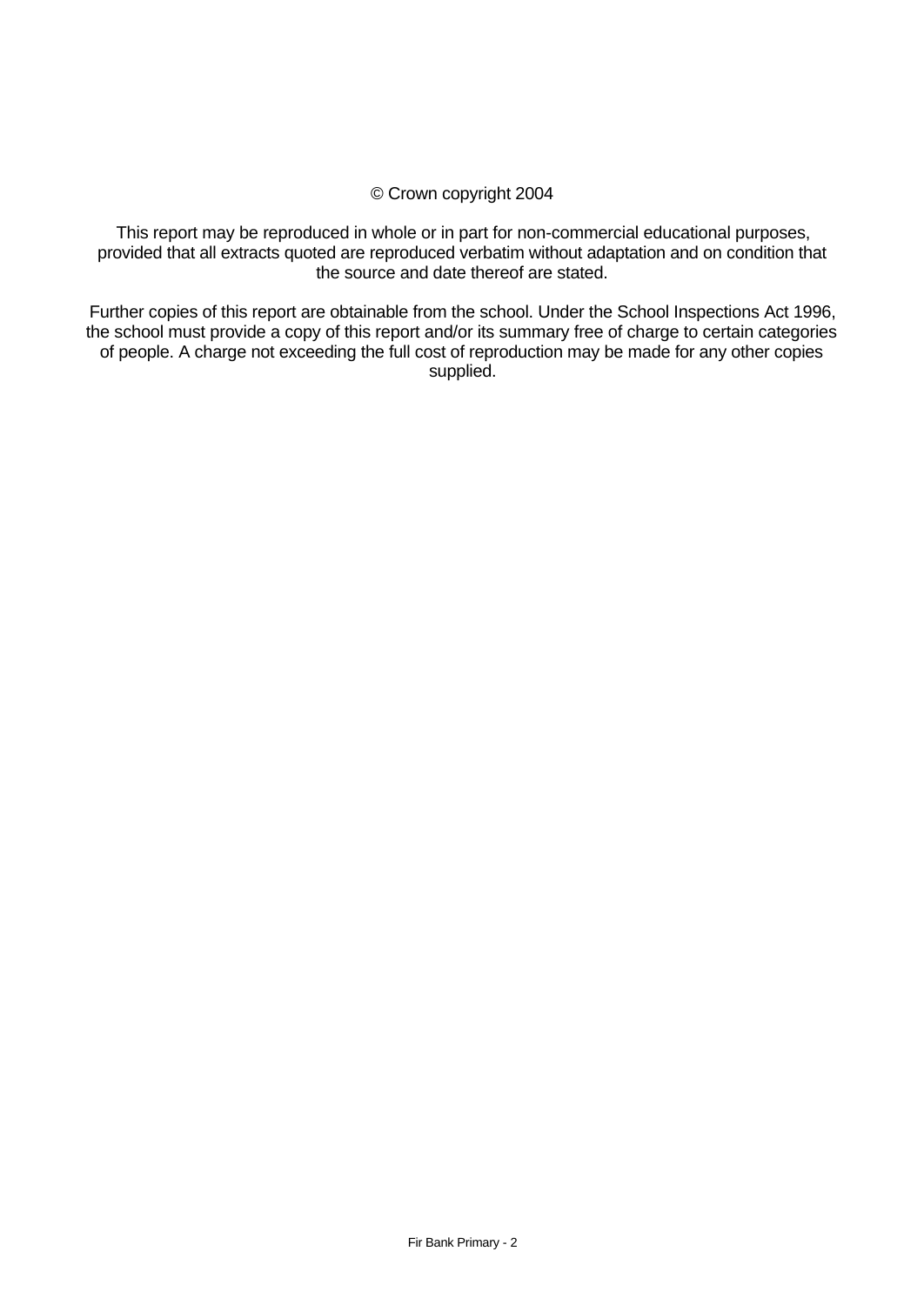# **INFORMATION ABOUT THE SCHOOL**

| Type of school:              | Primary                                         |
|------------------------------|-------------------------------------------------|
| School category:             | Community                                       |
| Age range of pupils:         | 4 to 11                                         |
| Gender of pupils:            | Mixed                                           |
| Number on roll:              | 160                                             |
| School address:              | Grasmere Road<br>Royton<br>Oldham<br>Lancashire |
| Postcode:                    | OL2 6SJ                                         |
| Telephone number:            | 0161 624 9577                                   |
| Fax number:                  |                                                 |
| Appropriate authority:       | Governing Body                                  |
| Name of chair of governors:  | Mr P Grubb                                      |
| Date of previous inspection: | 23/03/1998                                      |

## **CHARACTERISTICS OF THE SCHOOL**

Fir Bank is a below average sized primary school. The pupils' attainment on entry and socioeconomic backgrounds are quite varied but they are broadly average overall. The percentage of pupils eligible for free school meals is average. The percentage of pupils for whom English is not the first language is below average and at the time of this inspection there were no pupils in this category. The percentage of pupils with special educational needs is below average. The rate of pupil mobility is low.

The school received a national School Achievement Award in 2003. It is involved in two local initiatives, which aim to promote cross-cultural understanding and overcome racism. A pre-school playgroup and before- and after-school clubs use the school facilities.

In September 2003, there was a significant reduction in the number of teachers and re-organisation of teaching groups. This was because of falling rolls and a reduced budget. There are currently five classes with two year groups and at least 30 pupils in each of them.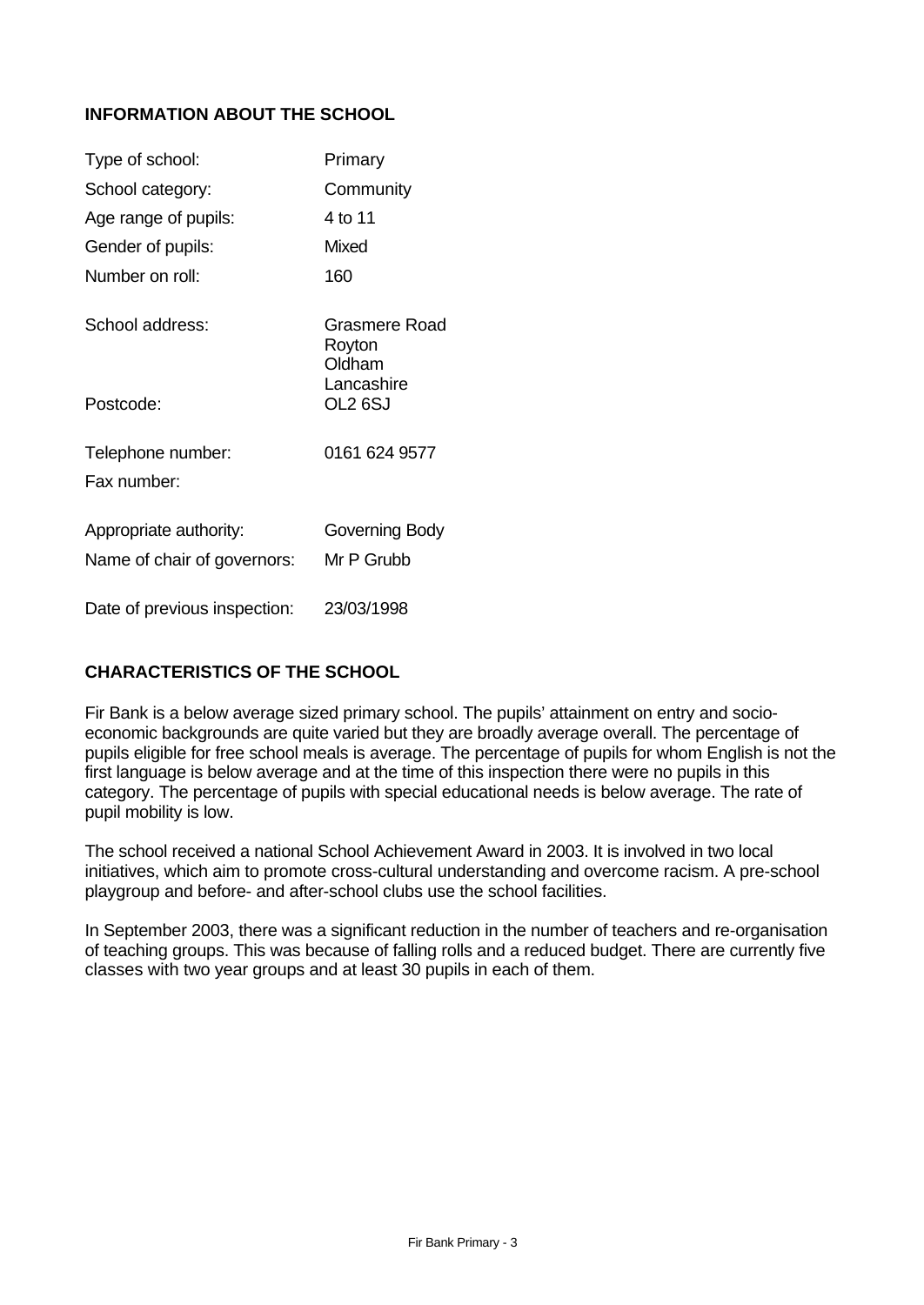# **INFORMATION ABOUT THE INSPECTION TEAM**

|       | Members of the inspection team | <b>Subject responsibilities</b> |                                                                                                                                                                                                       |
|-------|--------------------------------|---------------------------------|-------------------------------------------------------------------------------------------------------------------------------------------------------------------------------------------------------|
| 23696 | Mr J Morris                    | Lead inspector                  | <b>Mathematics</b><br>Information and communication<br>technology<br>Art and design<br>Design and technology<br>Personal, social and health<br>education and citizenship<br>Special educational needs |
| 9921  | Mrs P Blackshaw                | Lay inspector                   |                                                                                                                                                                                                       |
| 5902  | Mr M Harrison                  | Team inspector                  | English<br><b>Music</b><br>Physical education<br>Religious education                                                                                                                                  |
| 23475 | Mrs K Tomkins                  | Team inspector                  | Science<br>Geography<br>History<br>The Foundation Stage curriculum                                                                                                                                    |

The inspection contractor was:

Serco QAA Herringston Barn **Herringston Dorchester** Dorset DT2 9PU

Any concerns or complaints about the inspection or the report should be made initially to the inspection contractor. The procedures are set out in the leaflet *'Complaining about Ofsted Inspections'*, which is available from Ofsted Publications Centre (telephone 07002 637833) or Ofsted's website (www.ofsted.gov.uk).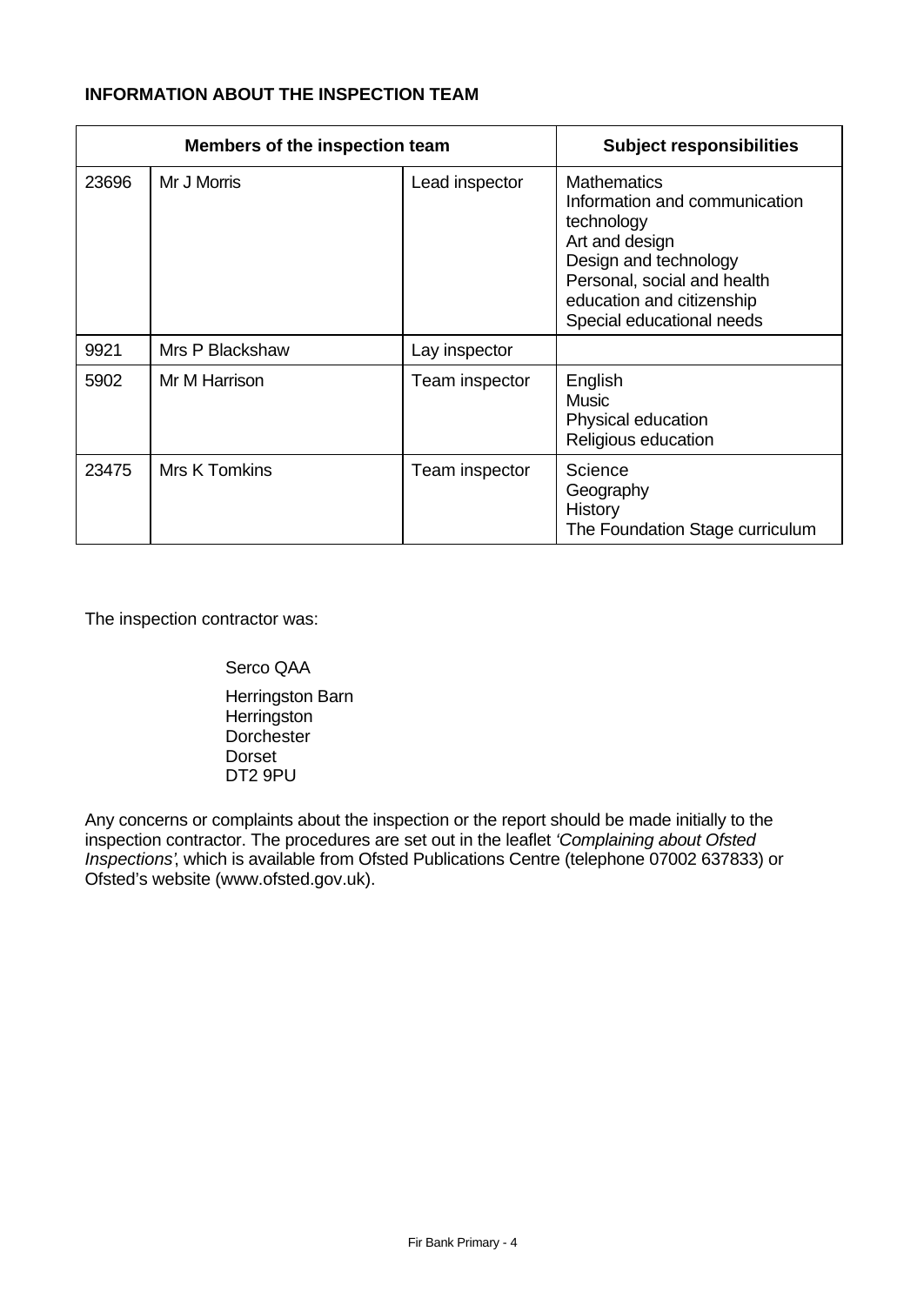# **REPORT CONTENTS**

|                                                                                                                                    | Page |
|------------------------------------------------------------------------------------------------------------------------------------|------|
| <b>PART A: SUMMARY OF THE REPORT</b>                                                                                               | 6    |
| <b>PART B: COMMENTARY ON THE MAIN INSPECTION FINDINGS</b>                                                                          |      |
| <b>STANDARDS ACHIEVED BY PUPILS</b>                                                                                                | 9    |
| Standards achieved in areas of learning, subjects and courses                                                                      |      |
| Pupils' attitudes, values and other personal qualities                                                                             |      |
| <b>QUALITY OF EDUCATION PROVIDED BY THE SCHOOL</b>                                                                                 | 11   |
| Teaching and learning<br>The curriculum<br>Care, guidance and support<br>Partnership with parents, other schools and the community |      |
| <b>LEADERSHIP AND MANAGEMENT</b>                                                                                                   | 16   |
| PART C: THE QUALITY OF EDUCATION IN AREAS OF LEARNING,<br><b>SUBJECTS AND COURSES</b>                                              | 18   |
| AREAS OF LEARNING IN THE FOUNDATION STAGE                                                                                          |      |
| <b>SUBJECTS IN KEY STAGES 1 and 2</b>                                                                                              |      |
| <b>PART D: SUMMARY OF THE MAIN INSPECTION JUDGEMENTS</b>                                                                           | 29   |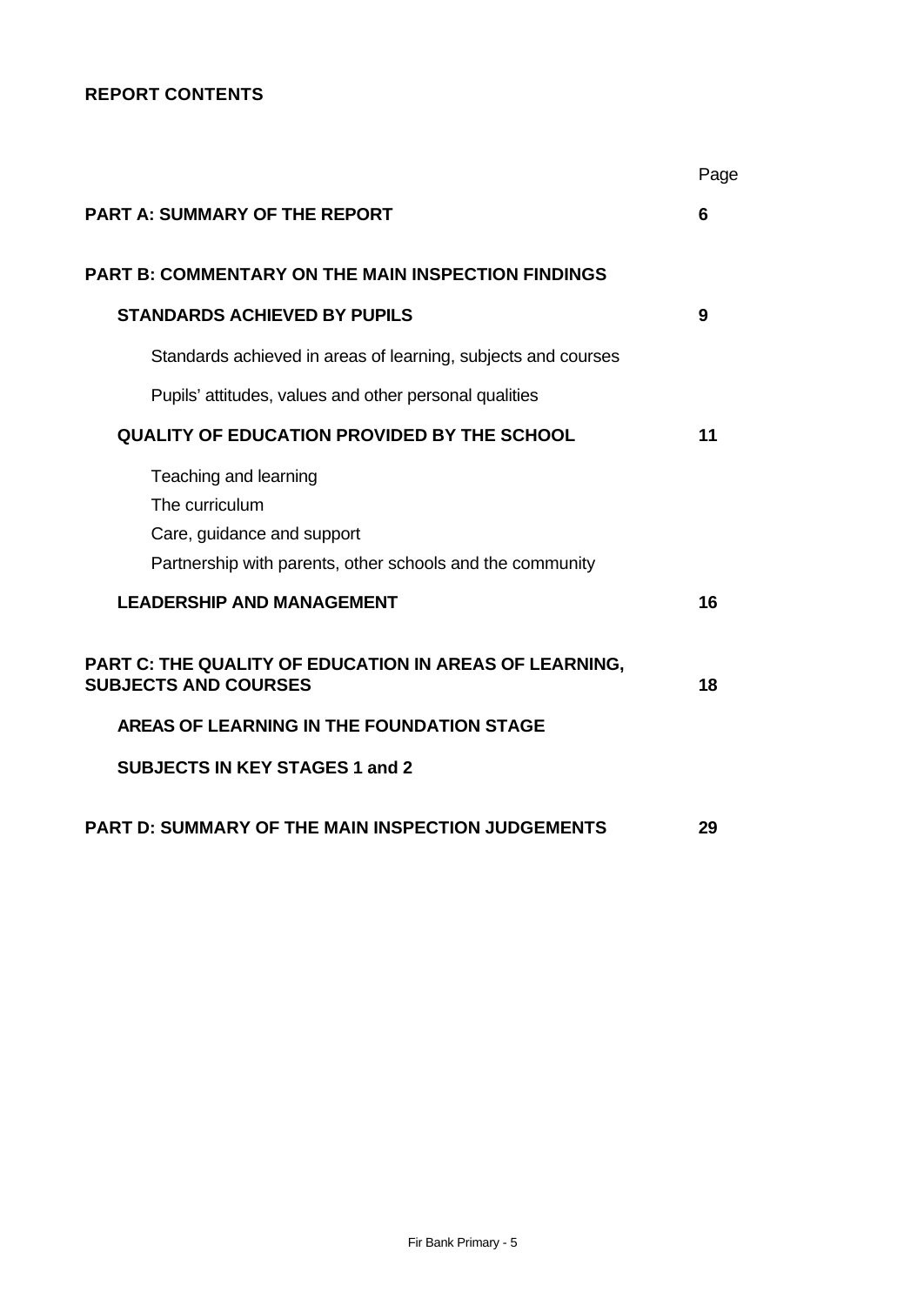# **PART A: SUMMARY OF THE REPORT**

## **OVERALL EVALUATION**

Fir Bank Primary is providing a **sound** quality of education at a time when it is experiencing considerable difficulties with staffing and class sizes. Standards have risen faster than nationally over the last five years. Pupils' achievements are satisfactory. Teaching and learning are satisfactory. Leadership and management are good. The school provides satisfactory value for money.

The school's main strengths and weaknesses are:

- Provision and standards in mathematics are good throughout Years 1 to 6;
- Although in line with national averages, standards could be higher in science and information and communication technology;
- Pupils' behaviour, attitudes to learning and personal development are good;
- The headteacher and management team provide good leadership and management;
- Teaching and learning are very good in the Years 1 and 2 class;
- Support staff make a significant contribution in all classes;
- Assessment information is not used well enough to plan what pupils need to learn next in all subjects:
- Time is not used to best effect so that pupils' learning experiences are not as varied and stimulating as they should be;
- The school has good arrangements to seek and act on pupils' views, including the school council;
- Attendance is very good.

Improvement since the last inspection has been satisfactory. The school has paid due regard to the key issues for action. However, it currently finds itself in a very similar position as it was in 1998 and is carrying out a full review of the role of subject co-ordinator, curriculum planning and assessment procedures. All of these were issues last time and, although they are satisfactory overall, they could be better at this time.

| <b>Results in National</b><br>Curriculum tests at the end |      | Similar schools |      |   |
|-----------------------------------------------------------|------|-----------------|------|---|
| of Year 6, compared with:                                 | 2002 | 2003            | 2003 |   |
| English                                                   |      |                 | В    | в |
| <b>Mathematics</b>                                        |      |                 |      |   |
| Science                                                   |      |                 |      |   |

#### **STANDARDS ACHIEVED**

*Key: A - well above average; B – above average; C – average; D – below average; E – well below average Similar schools are those whose pupils attained similarly at the end of Year 2.*

Inspectors judge standards to be average and achievement **satisfactory** overall. In the current Year 6, standards are above average in mathematics and average in English and science. The school has set targets in line with the results for 2003 in the table. It has a good record of meeting its targets and improving standards at a slightly faster rate than nationally. The headteacher and a teacher on maternity leave, who is working one morning voluntarily, are teaching booster classes during the current term.

The results of national tests at the end of Year 2 in 2003 were average in English and well above average in mathematics. Inspectors judge that currently standards in Year 2 are above average in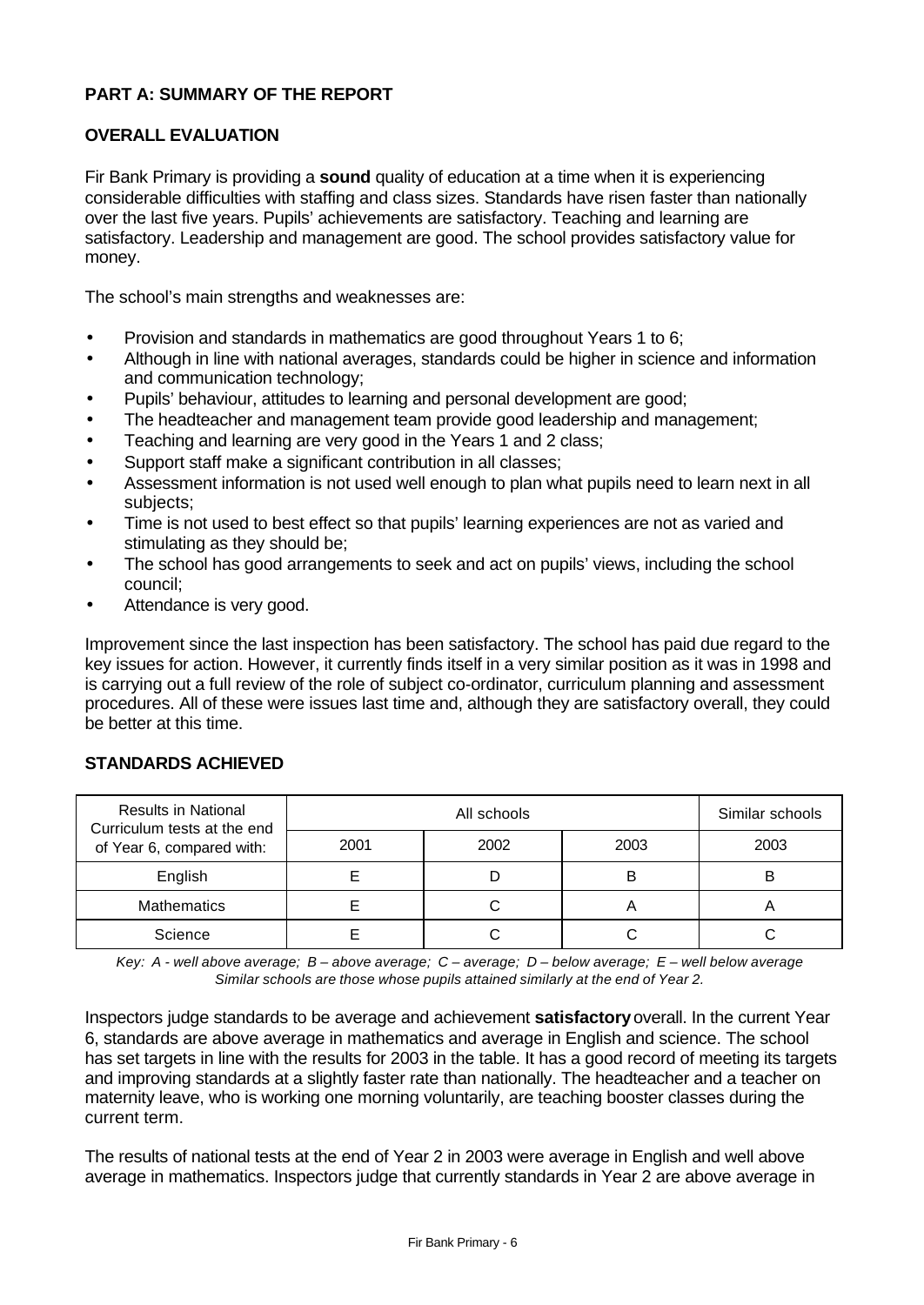English, mathematics and science. These pupils are making rapid progress due to the high quality work of the teacher and support assistant.

Children's achievement in the Foundation Stage is satisfactory. The majority are on target to attain the goals children are expected to reach by the end of reception, except in physical development where their attainment is below expectations.

# **QUALITY OF EDUCATION**

The quality of education is **satisfactory** overall. Teaching and learning are **satisfactory** overall but vary significantly between classes. At the time of this inspection they were satisfactory with weaknesses in the reception and Year 1 class, very good in the Years 1 and 2 class and satisfactory with good features in Years 3 to 6. The number of teachers and classes was reduced in September 2003 due to falling rolls and the resulting reduced budget. The school has experienced considerable teacher absences due to illness and maternity leave this year. The curriculum meets requirements but time is not used to best effect to make links between different subjects and provide pupils with a broad range of learning experiences. This is largely due to the recent emphasis on literacy and numeracy. Provision for pupils with special educational needs is good.

Pupils' personal qualities, including their spiritual, moral, social and cultural development, are **good** overall. Pupils' attitudes, behaviour and punctuality are good. Pupils' moral and social development is good and their spiritual and cultural development is satisfactory. The school's involvement in local initiatives to develop the pupils' multi-cultural awareness and understanding and to combat racism is a positive aspect of its work. Attendance is very good.

# **LEADERSHIP AND MANAGEMENT**

Leadership and management by the headteacher and the two other members of staff with significant responsibilities are **good** overall. They provide stability at a difficult time and play a major role in the identification of correct priorities for improvement and implementation of related action. Governance is satisfactory. Governors are supportive of the school and meet all statutory requirements. There are a few effective, established governors and several new governors, who are enthusiastic about the contribution they can make.

# **PARENTS' AND PUPILS' VIEWS OF THE SCHOOL**

Many parents expressed positive views of the school through the questionnaires and in discussion with inspectors. Several parents at the meeting with the registered inspector expressed concerns about staffing, mixed age classes, class sizes and the provision of homework. Parents are extremely positive about the approachability and expectations of the staff and the leadership of the headteacher.

Pupils have, in the main, very positive views of the school and this is reflected in their productive attitudes in lessons and at other times. It was particularly pleasing to see the way that pupils throughout the school involved themselves in purposeful leisure and learning activities during wet play-times. Some Year 6 pupils expressed some concerns through the questionnaires and discussions with them suggest this is because of the changes in teachers they have experienced this year.

# **IMPROVEMENTS NEEDED**

The most important things the school should do to improve are:

- prioritise the raising of standards in science and information and communication technology;
- make better use of assessment information in all subjects to ensure work set meets pupils' needs;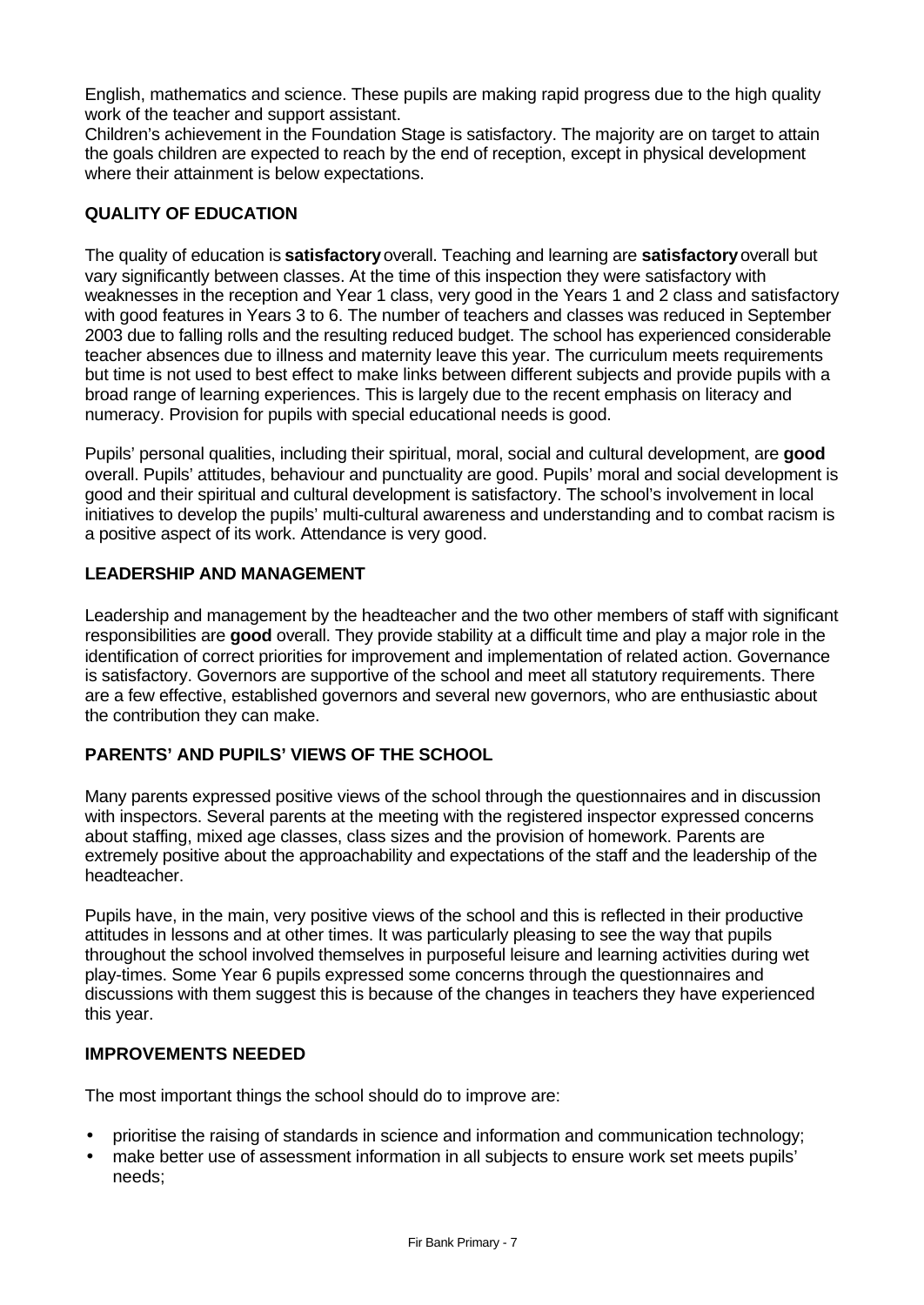• use time more effectively to increase the rate of pupils' progress and the breadth of their learning experiences.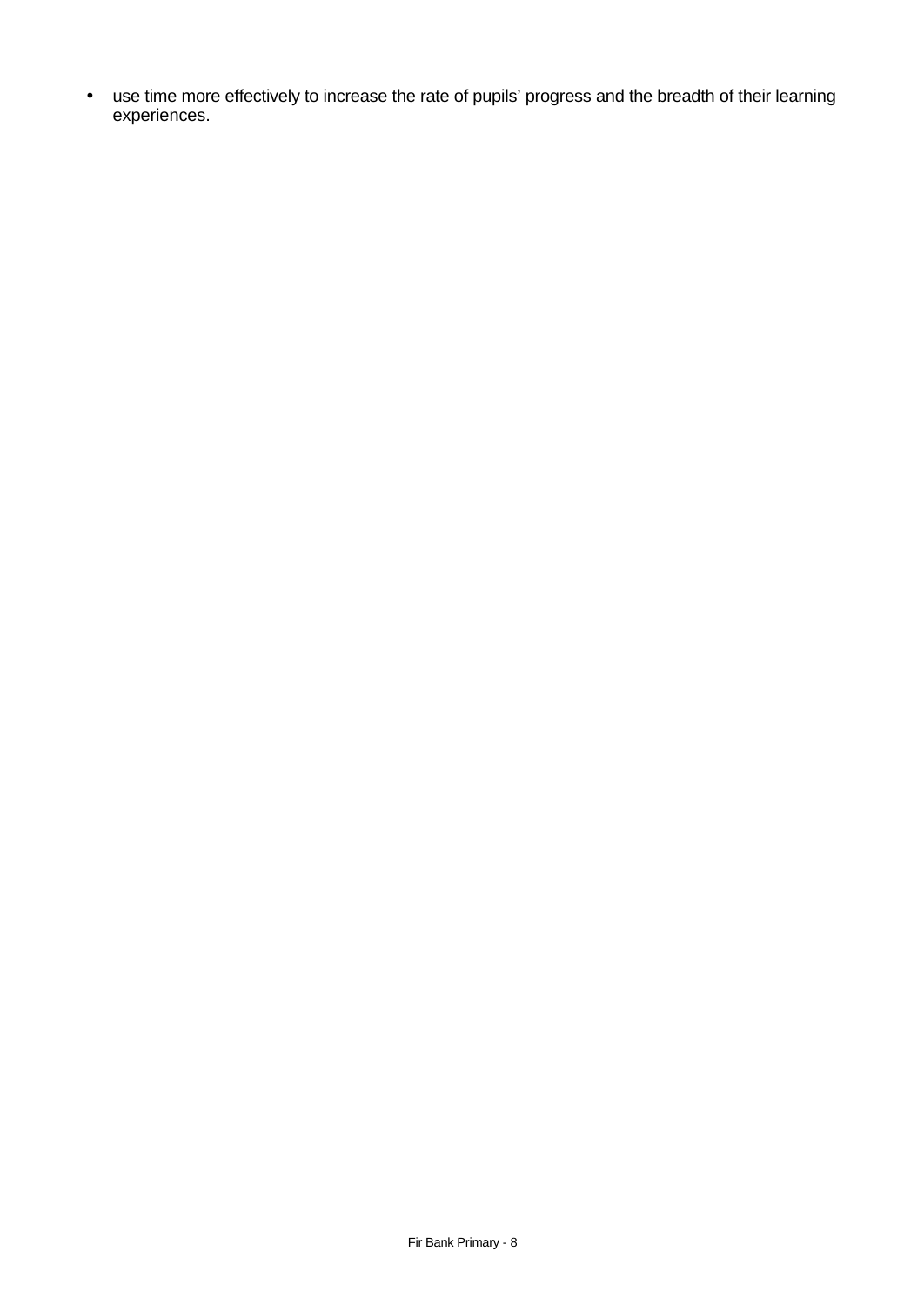# **PART B: COMMENTARY ON THE INSPECTION FINDINGS**

# **STANDARDS ACHIEVED BY PUPILS**

#### **Standards achieved in areas of learning, subjects and courses**

Achievement is satisfactory overall and it is good in Years 1 and 2. At the time of the inspection, standards were above average in English, mathematics and science in Year 2, and above average in mathematics and average in English and science in Year 6.

#### **Main strengths and weaknesses**

- Pupils achieve well throughout the school in mathematics.
- Although in line with national averages, standards could be higher in science and information and communication technology.

#### **Commentary**

- 1. The achievement of children in the Foundation Stage is satisfactory. Their attainment on entry to the school is broadly average and, by the end of the reception year, the majority of them are on target to attain the goals they are expected to reach. This is true in five of the six areas of learning in the Foundation Stage curriculum, the exception being physical development, in which their attainment is below expectations. This is because of the quality of teaching and inadequacies in outdoor facilities for these children.
- 2. Throughout the school there are no significant differences in achievement between boys and girls or pupils from different ethnic groups. Pupils with special educational needs achieve well because of the good work of the special needs co-ordinator and classroom staff. There is good awareness of gifted and talented pupils and they make progress at a similar rate their peers.
- 3. Pupils in the current Years 1 and 2 class are making significant progress across the curriculum, but particularly in the core subjects, because of very high quality teaching. Over the past five years standards at the end of Year 2 have fluctuated, due in the main to differences in the abilities of the pupils, but have improved over time at a slightly faster rate than they have nationally. Last year, the results of national tests were average in reading and writing and well above average in mathematics.

| Standards in: | School results | National results |
|---------------|----------------|------------------|
| Reading       | 15.8 (15.2)    | 15.7 (15.8)      |
| Writing       | 14.9 (15.8)    | 14.6 (14.4)      |
| Mathematics   | 17.8 (16.3)    | 16.3 (16.5)      |

#### *Standards in national tests at the end of Year 2 – average point scores in 2003*

*There were 24 pupils in the year group. Figures in brackets are for the previous year*

4. The school's results in national tests at the end of Year 6 have improved at a faster rate than nationally over five years, although there was a significant dip in 2001. This test performance data suggests that achievement is good overall in the core subjects. However, inspection findings are that the achievement of pupils in Years 3 to 6 is satisfactory overall. They achieve well in mathematics, due to consistently good teaching by permanent and temporary teachers. However, in English, science and information and communication technology their progress is only satisfactory, largely because of staff changes and absences. The school has a good record of meeting the targets it sets. This year these are similar to last year. In the national tests last year standards were above average in English, well above average in mathematics and average in science. The headteacher and a teacher on maternity leave, who is working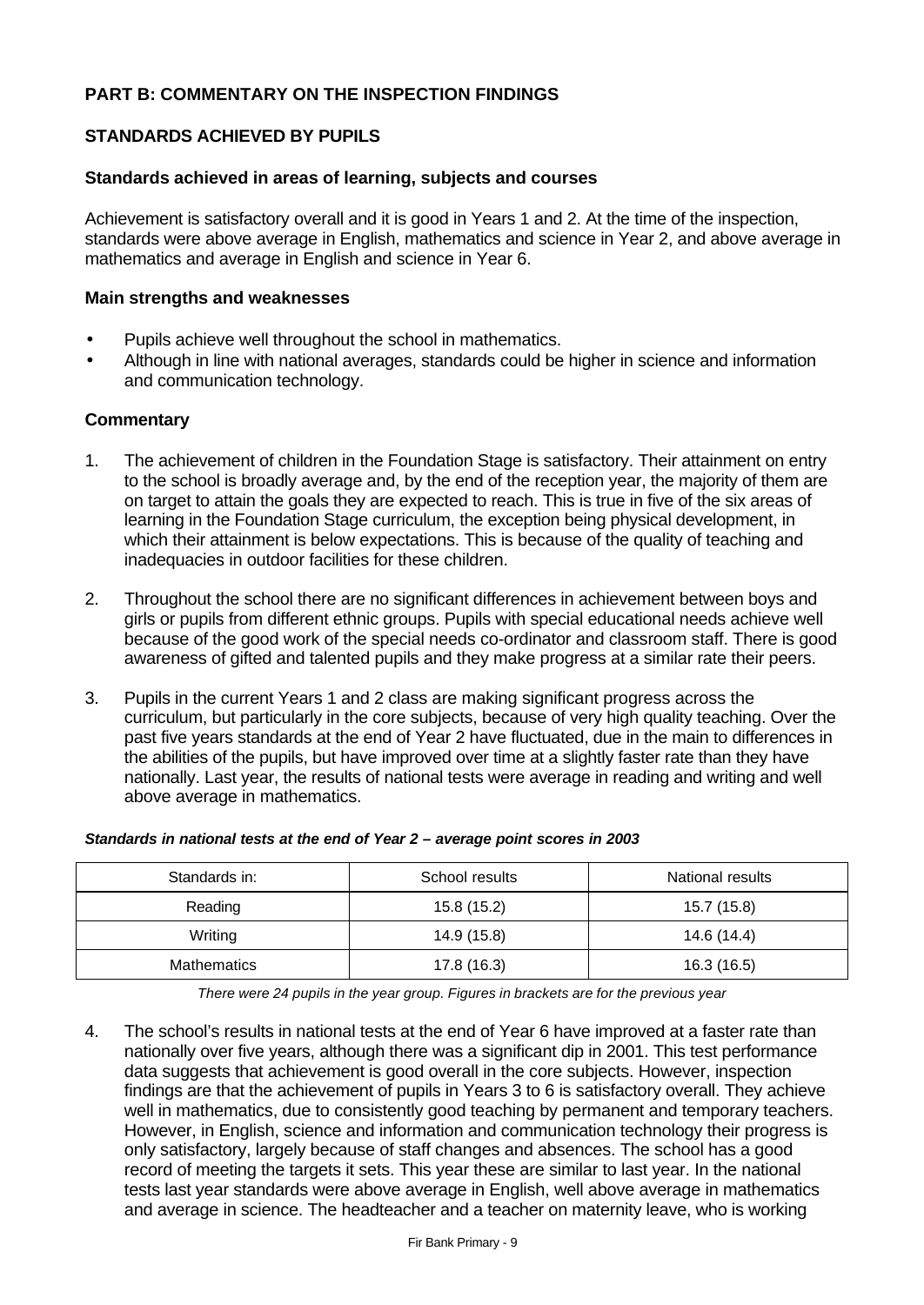part-time voluntarily, are taking booster groups in literacy and numeracy during the current term. If the school meets its targets standards will be better by the end of the year in English and mathematics than they were at the time of this inspection.

| Standards in:      | School results | National results |
|--------------------|----------------|------------------|
| English            | 27.9 (25.9)    | 26.8 (27.0)      |
| <b>Mathematics</b> | 28.3 (27.3)    | 26.8 (26.7)      |
| Science            | 29.0 (28.4)    | 28.6 (28.3)      |

#### *Standards in national tests at the end of Year 6 – average point scores in 2003*

*There were 28 pupils in the year group. Figures in brackets are for the previous year*

#### **Pupils' attitudes, values and other personal qualities**

This area is a strength of the school. Pupils' attitudes, behaviour and personal development are good. Their moral and social development are good and their cultural and spiritual development are satisfactory, making these aspects of their personal development satisfactory overall. The rate of attendance is well above the national average and the rate of unauthorised absence is below average.

## **Main strengths and weaknesses**

- Pupils behave well in lessons and around the school. They are happy, confident and involved.
- Although the provision for other aspects of pupils' personal development is good, their cultural and spiritual development are not planned for and developed systematically.
- The attendance rate is very good, with few children arriving late for lessons.
- There are good arrangements to seek out and act upon pupils' views.

- 5. From the time the Foundation Stage children enter Class 1, staff make clear how they expect pupils to behave and routines are effectively established. Children in the Foundation Stage are on course to meet the nationally expected goals for personal, social and emotional development. There are high expectations of work and behaviour throughout the school. As a result, pupils generally behave sensibly in class and around the school and settle to their tasks with a minimum of fuss. The behaviour policy works well in practice. This was seen through the frequent rewarding of good behaviour and effective management of persistent unacceptable behaviour. Any incidents of bullying, which are few, are dealt with thoroughly and fairly.
- 6. In most lessons pupils listen carefully and work hard. When tasks are challenging and well presented, pupils show high levels of concentration and perseverance, as seen for example in a Years 1 and 2 literacy lesson. Support staff are clear about their roles, use their initiative and work closely with class teachers so that pupils, especially those with special educational needs, feel included and that they can succeed. Relationships between pupils themselves and between adults and pupils are positive and constructive. Staff work hard to build and maintain pupils' self-esteem and recognise effort. Good use is made of the 'Happy Book' in which lunchtime supervisors record good deeds and helpfulness. Teachers use the 'Good Work' book to celebrate pupils' achievements in a very positive way. As a result, pupils show confidence and are keen to do well. For example, in one whole school assembly, a group willingly played their brass instruments. On another occasion, all the pupils in Class 5 joined in a dance to retell an Australian 'Dreamtime' story for their parents and the rest of the school.
- 7. The school council provides real opportunities for pupils to become involved in decision making and improving the school. Officers are appointed and take their duties very seriously. All year groups are represented and ideas, worries and fund-raising activities are discussed, solutions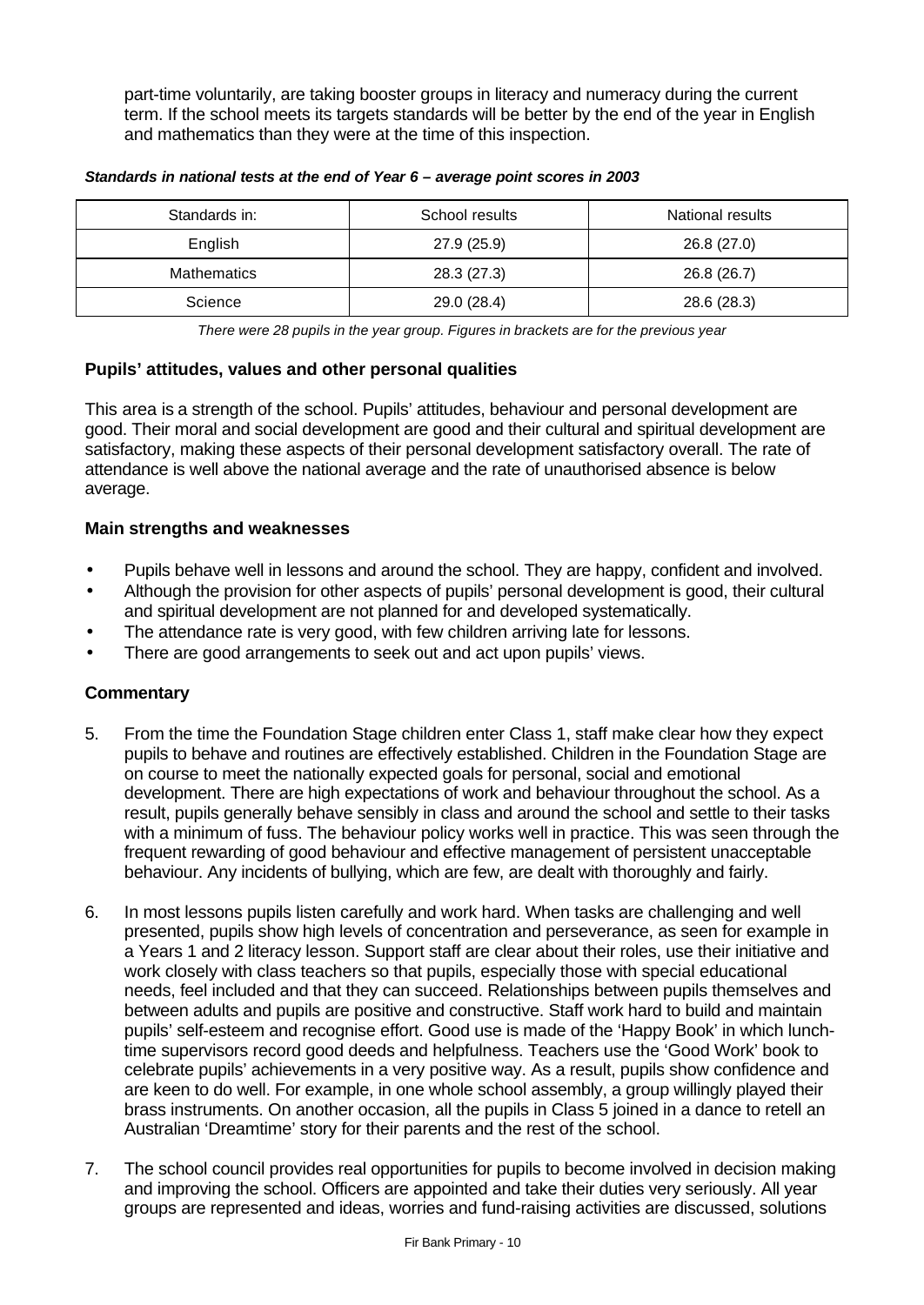sought and plans agreed. Pupils willingly take on a variety of responsibilities around the school. For example, older pupils prepare the hall for assembly efficiently. They set out the seating and resources and manage the music centre and over-head projector.

- 8. The school's involvement in the 'Unity in the Community' project and the 'School Linking' programme provides pupils with experiences that contribute to their social and cultural development. Social skills and moral awareness are taught and reinforced through lessons and across the curriculum so that pupils achieve well in these areas. Some topics, such as the work seen in the Years 3 and 4 class on India, help pupils develop a satisfactory awareness of cultural diversity. Spiritual development is fostered through some lessons and assemblies and is also satisfactory. However, pupils do not achieve as well as they could in these areas as there is no policy or structured approach to support teaching and learning.
- 9. There are very few instances of pupils being absent from school without good reason. They generally arrive on time so there is little disruption to learning by late arrivals. Only one pupil was excluded in the last school year and this was for good reason.

#### *Attendance in the latest complete reporting year (%)*

| Authorised absence |     | Unauthorised absence |     |  |  |
|--------------------|-----|----------------------|-----|--|--|
| School data        | 3.9 | School data          |     |  |  |
| National data      | 5.4 | National data        | J.4 |  |  |

*The table gives the percentage of half days (sessions) missed through absence for the latest complete reporting year.*

#### *Ethnic background of pupils Exclusions in the last school year*

| Categories used in the Annual School Census |  | No of pupils<br>on roll |  | Number of<br>fixed period<br>exclusions | Number of<br>permanent<br>exclusions |
|---------------------------------------------|--|-------------------------|--|-----------------------------------------|--------------------------------------|
| White - British                             |  | 152                     |  |                                         |                                      |
| White – any other White background          |  |                         |  |                                         |                                      |
| Mixed – any other mixed background          |  |                         |  |                                         |                                      |

*The table gives the number of exclusions, which may be different from the number of pupils excluded.*

# **QUALITY OF EDUCATION PROVIDED BY THE SCHOOL**

The quality of education provided by the school is satisfactory. Teaching in the Years 1 and 2 class is a strength. The curriculum is satisfactory but timetables place too great an emphasis on literacy and numeracy. Arrangements for pupils' care and health and safety are good, as are links with parents and the community.

## **Teaching and learning**

Teaching and learning are satisfactory overall. Assessment is just satisfactory.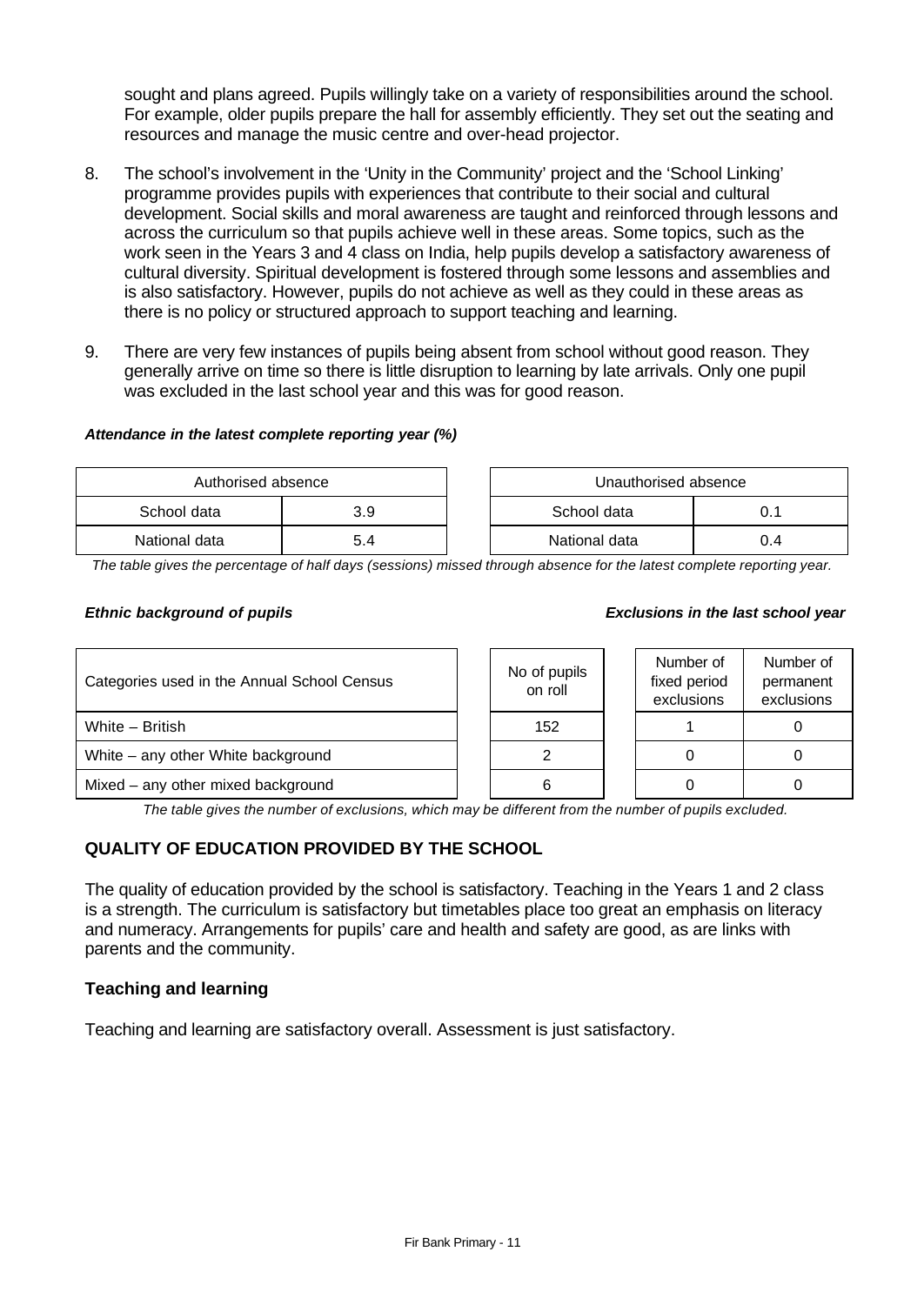## **Main strengths and weaknesses**

- The teaching in the Years 1 and 2 class is very effective and exciting.
- All support staff play a valuable role in ensuring all pupils are fully included in lessons.
- There are some inconsistencies and variability in teaching due to individual teacher skills, staff changes and absences and new class groupings.

- 10. There is considerable variation in the quality of teaching and learning between classes. This is primarily due to differences in the quality of individual teachers' work and staff absences. However, the major re-organisation of classes following a reduction in the number of teachers last July has also clearly had a very significant impact on the school. This was in response to falling rolls and the resulting reduced budget. It means that currently all classes have two year groups and at least 30 pupils. In addition none of the teaching spaces are better than adequate. This is because they are only just big enough and the open-plan structure of the building creates some problems with noise. This makes the teachers' jobs harder and some teachers, particularly in the reception and Year 1 class, have found this a significant challenge. At the same time, governors decided to increase the total hours worked by support staff. Inspection evidence is that this has had a positive effect and that all of the teaching assistants are making a significant contribution to all the pupils' learning but particularly for those with special educational needs or the academically less able.
- 11. Since the last inspection, considerable action has been taken by the headteacher to identify and build on strengths and identify and minimise weaknesses in the teaching. The local education authority has provided significant support and guidance in this respect. There is a close match between the school's self-evaluation, the local authority's assessment of the school's needs and the findings of this inspection. The school is attempting to take effective action on identified weaknesses at a particularly difficult time.
- 12. Teaching and learning in the reception and Year 1 class are satisfactory overall but there are some significant weaknesses. This is due in part to the teacher having difficulties meeting the needs of the different year groups. There is a very good, stimulating learning environment with striking displays of pupils' work, good use of the restricted space and good provision of resources. The support assistant is very competent and used well. However, during the inspection many of the lessons lacked pace and drive.
- 13. Teaching and learning in the Years 1 and 2 class are very good. The teacher and support assistant work very effectively together. The teacher plans lessons very well and classroom organisation is of a very high standard. Lessons are lively and delivered at pace. Very good use is made of resources, including a puppet, to involve pupils in the lesson objectives. Pupils are very interested and involved in all aspects of lessons. During whole class activities they listen carefully to the teacher and respond enthusiastically to the plentiful opportunities for them to contribute. During individual and group tasks they work diligently in silence or collaborate very well on paired or group tasks. Lessons in English, mathematics, science and information and communication technology all demonstrated that the staff and pupils all enjoy learning together. Most significantly, the adults are very successful in developing the pupils' vocabulary.
- 14. Teaching and learning in the three mixed year group classes from Year 3 to Year 6 are satisfactory overall and there are some good features. Staff absences, one due to maternity leave and one due to illness, have caused significant disruption in this key stage following the major re-organisation last September. Half of the lessons seen were satisfactory and the rest were good, apart from one very good numeracy lesson in the Years 4 and 5 class. Evidence from lessons and pupils' books show that teaching in this class is mostly good. Relationships between the teacher and pupils are particularly good. Temporary teachers planned their lessons well and were effective in maintaining order and, in the main, meeting the different needs of different groups of pupils.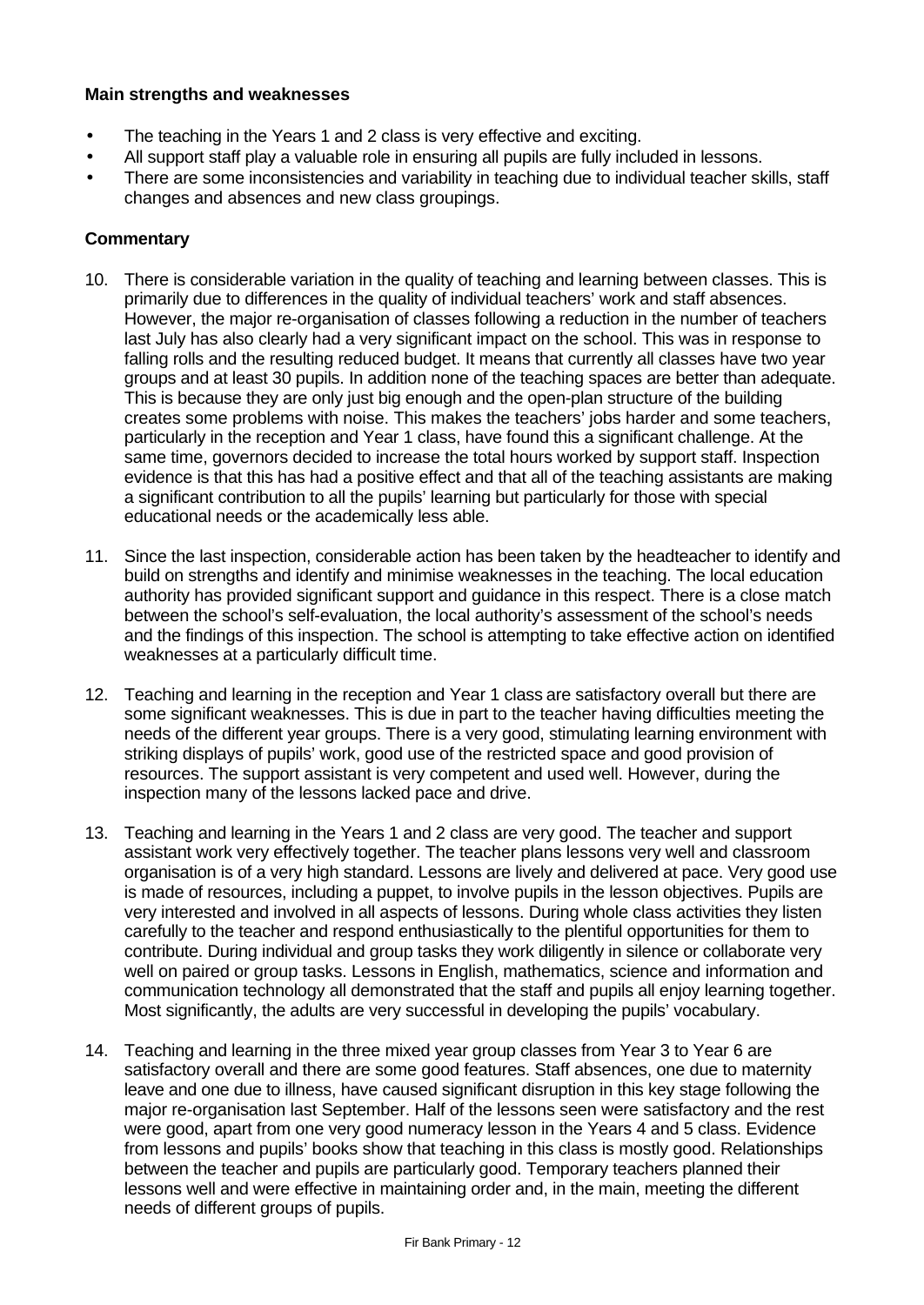15. Procedures to assess what pupils know, understand and can do and to use this information to plan what the need to learn next are satisfactory overall but there are significant weaknesses in this aspect of the school's work. This is a high priority in the school development plan. Strengths are in the core subjects of the National Curriculum and the provision for pupils with special educational needs. Information about pupils' attainment and needs, in literacy and numeracy in particular, is used to good effect to group pupils, raise standards and help pupils with particular learning or behavioural difficulties. Weaknesses are in the rigorous assessment of children in the reception year and the development and implementation of a simple but effective means of assessing individual progress in the non-core subjects.

#### *Summary of teaching observed during the inspection in 29 lessons*

| Excellent | Very good | Good | Satisfactory | Unsatisfactory | Poor | Verv Poor |
|-----------|-----------|------|--------------|----------------|------|-----------|
|           |           |      | ں،           |                |      |           |

*The table gives the number of lessons observed in each of the seven categories used to make judgements about lessons. Although 32 lessons were observed, inspectors did not collect sufficient information to make reliable judgements in three of them.*

16. Some parents expressed concerns about the provision of homework. Inspection findings are that this is satisfactory. However, there is clearly some variation between classes at the current time. The headteacher is doing her utmost to try to maintain consistency in practice during staff absences.

# **The curriculum**

The curriculum, curriculum enrichment, accommodation and resources are satisfactory.

## **Main strengths and weaknesses**

- Learning opportunities are not as broad, balanced and relevant as they could be.
- The school effectively meets the needs of pupils with special educational needs and inclusion is good.

- 17. The curriculum meets the requirements of the Foundation Stage curriculum, the National Curriculum and the locally agreed syllabus for religious education. The national strategies for literacy and numeracy have been fully and effectively implemented. The school has given great emphasis to these key areas for some time and with considerable success in raising standards. However, this has meant that the curriculum as a whole has not been planned and delivered to best effect. A lot of time is allocated to literacy and numeracy and this has resulted in some inconsistency in the delivery in other subjects. Key personnel and governors acknowledge this and a full review of curriculum planning is a priority in the school development plan. Good thought is being given to re-organising the curriculum in the light of the current mixed year group classes. In addition, there are 'theme' weeks every term with a focus on design and technology, art and design or music. These attempt, and to some extent succeed, to provide pupils with richer experiences in these subjects.
- 18. The provision of additional learning opportunities beyond lessons is satisfactory. There are a few clubs organised by school staff and parent volunteers. These, together with residential experiences, provide pupils with additional sporting and creative opportunities.
- 19. The provision for pupils with special educational needs is good. The special educational needs co-ordinator provides good leadership and management for this important aspect of the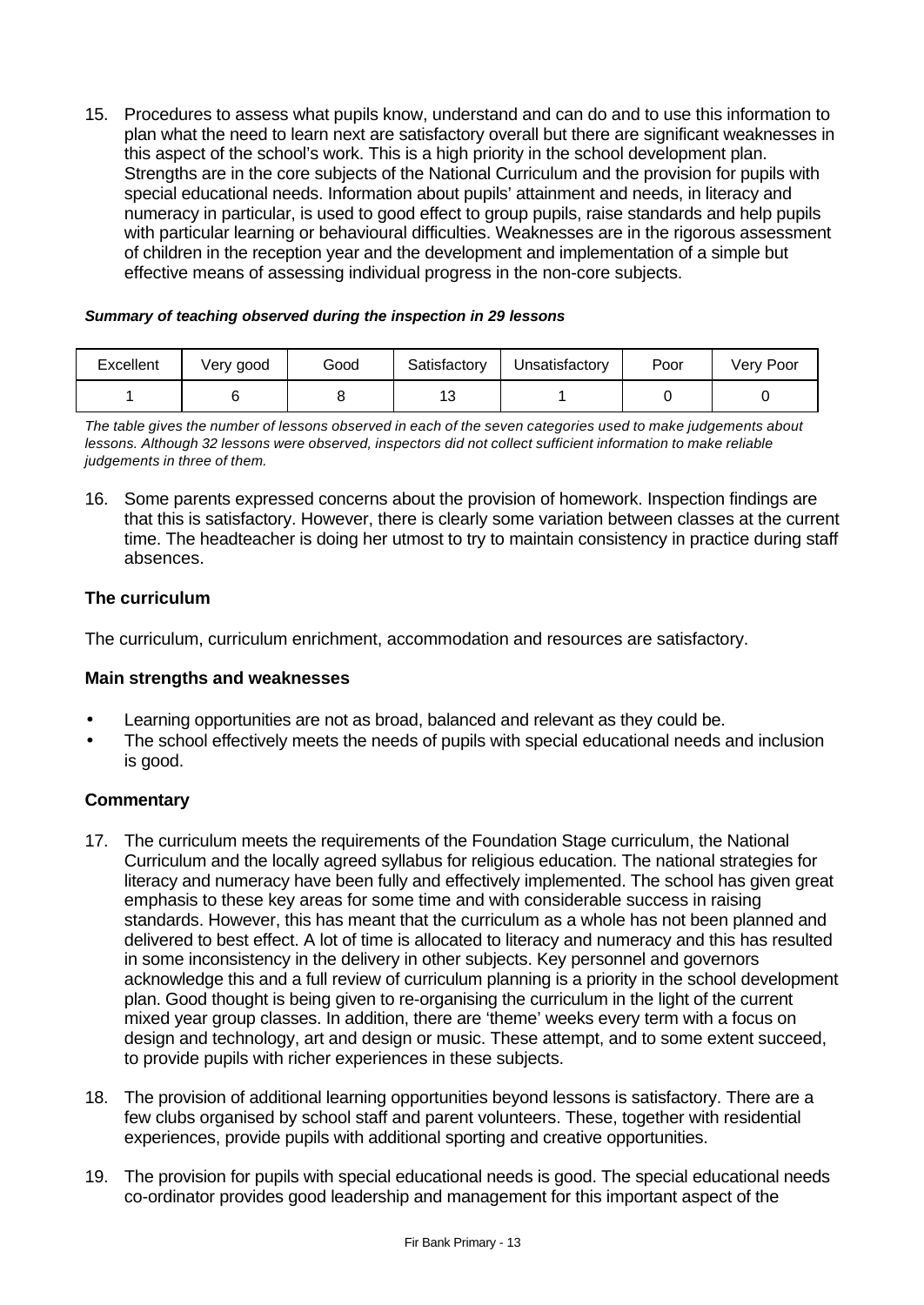school's work in accordance with the national code of practice. Pupils' needs and well planned action to help them improve are identified in their individual education plans. There are good arrangements to involve pupils in their own learning and support staff play a significant role in the good progress they make. There is also a good awareness of the needs of pupils who are gifted and talented and satisfactory provision to meet them.

- 20. The school has an adequate number of teachers and support staff. The governors took prudent action in the light of falling rolls and a reduced budget last year. Two teachers were made redundant but all classes now have support assistants every morning and the reception and Year 1 class is supported slightly more. The absence of one teacher on maternity leave and another through illness has resulted in a degree of instability following this major change.
- 21. Resources are adequate overall and there are some good features in some subjects. For example, the provision of books in the library and classrooms is good and there is a good range of videos and CDs to support work in personal, social and health education and music. Resources for information and communication technology are satisfactory and recently much improved.
- 22. The accommodation is satisfactory overall but there are some significant weaknesses. The open-plan structure in two areas of the school means that noise in one class can be a significant disruptive factor for the next class. There have been good improvements to the school grounds and pupils were very involved in planning this development with an outside specialist. Parts of the exterior of the building, particularly the covered outdoor area for the reception children, are in a poor condition. This presents considerable difficulties for the staff and the governors do not have the finances to address these matters.

# **Care, guidance and support**

Care and welfare of pupils is good with a keen awareness and consideration to the health and safety of the pupils. Support, advice and guidance for pupils are satisfactory. The involvement of pupils is good because teachers know their pupils well and listen to and show respect for their views.

## **Main strengths and weaknesses**

- Pupils feel secure and well cared for and they are encouraged to work hard.
- The school provides good opportunities for pupils to express their views and effectively influence change.
- Provision for child protection is good.
- Good procedures and regular monitoring ensure pupils' safety both in school and in out-ofschool activities.
- Inconsistencies in the use of assessment information and target setting limit teachers' ability to maximise effective support and guidance for individual needs.

## **Commentary**

23. Parents are happy with the care and support their children receive at school. Pupils feel secure and feel there is always someone to call on and as a result absence from school is low. Most pupils seek help from adults in the school but for some, whose class teacher is absent, the class counsellors and the school council are seen as a viable alternative route. The highly valued school council functions well in taking account of pupils' opinions in school decision making. Views expressed are seriously considered and have influenced change, for example, the successful and impressive re-design of parts of the school grounds. Assessment and pupil tracking procedures are not used consistently across the school. As a result, although teachers' knowledge of individual pupils is good, target setting and self-evaluation is not sufficiently embedded to help pupils see how they can improve. Procedures to prepare young children for school are satisfactory.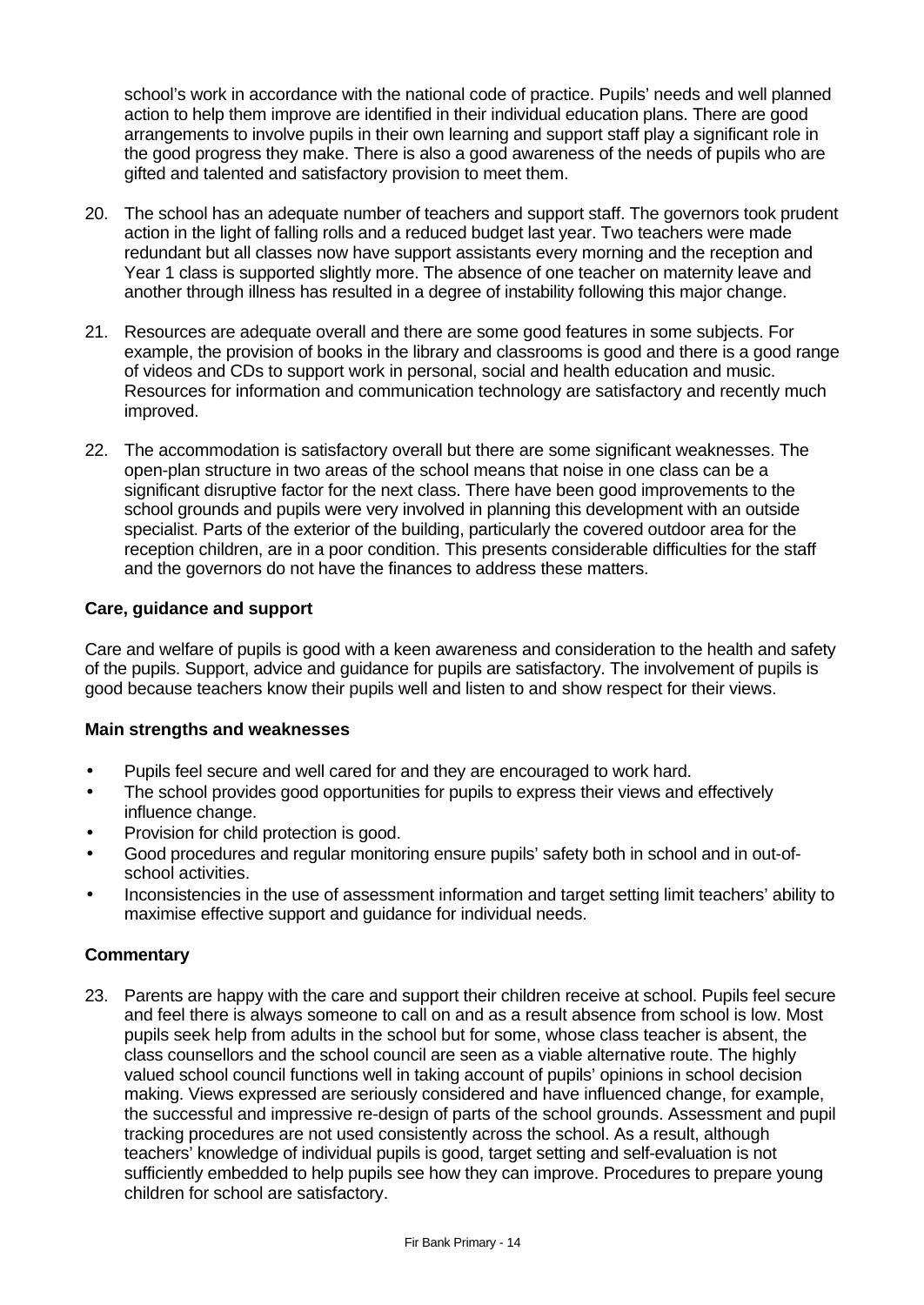- 24. Staff are sensitive to creating an effective learning environment, recognising pupils' achievements through, for example, the 'Good Works' book and the 'Happy Book'. These record successes in work and personal contributions and are celebrated weekly in assembly. Pupils are rightly proud of their involvement in the school council, the weekly newsletter produced by Year 6 pupils and other contributions to the school and the community through their fund-raising activities, for example. As a result, developing confidence is reflected in their learning and progress.
- 25. Full and careful consideration is given to national and local requirements and guidance on pupils' health and safety. The child protection officer is experienced in the procedures, has good links with external agencies and attends regular training updates. This knowledge is used as a basis for the in-house training of all other staff. Pupils' welfare is an important priority. Necessary safety checks are efficiently carried out with regular input from governors. All staff will be trained in first aid and updated on child protection issues this term.

## **Partnership with parents, other schools and the community**

There are good links with parents, who are supportive of the school. The school also has good links with other schools and with the wider community.

#### **Main strengths and weaknesses**

- Parents are kept well informed of the work pupils are doing through meetings, class specific brochures and pupils' homework diaries.
- The school has well-established links with the local church, mosque and chapel and plays a good role in the training of young people for various vocations.
- There are good transfer arrangements with a variety of secondary schools to which the pupils move.

- 26. Parents responded to the questionnaire in large numbers and in a positive manner. Results indicate that they are supportive of the school and feel that their opinion is sought and that action is taken as a consequence. Those who attended the parents' meeting stated that they find the staff, particularly the headteacher, approachable, and feel well informed. Several parents at the meeting understandably expressed concerns about the size and mixed age composition of the classes and staff absences. However, all but one of the respondents to the questionnaire stated that the school is well led and managed and everyone agreed that they feel comfortable approaching the school if they had a problem or complaint. Parents are provided with good information about the school including meetings to discuss curriculum matters, such as literacy, and class-specific brochures which tell them which topics are being taught each half-term and how they can help their children to make progress. Most are able to track their child's steps forward through the homework diary. Annual reports give good information on pupils' academic learning and on their personal development and provide for two-way dialogue between parents and the school. They are sometimes less successful in stating what individuals need to do next.
- 27. Opinions are sought each year through a survey to all parents as well as particular consideration of parents' views if an initiative is being planned. The school tries its best to satisfy conflicting opinions. For example, several people commented at the meeting that the teachers should set more homework. However, 98 per cent of parents' responses to the questionnaire said that the homework given by teachers was adequate. There is an active 'Friends of Fir Bank' committee that publishes a termly newsletter and runs social and fundraising events. A number of parents volunteer to help in school and their support is welcomed and valued.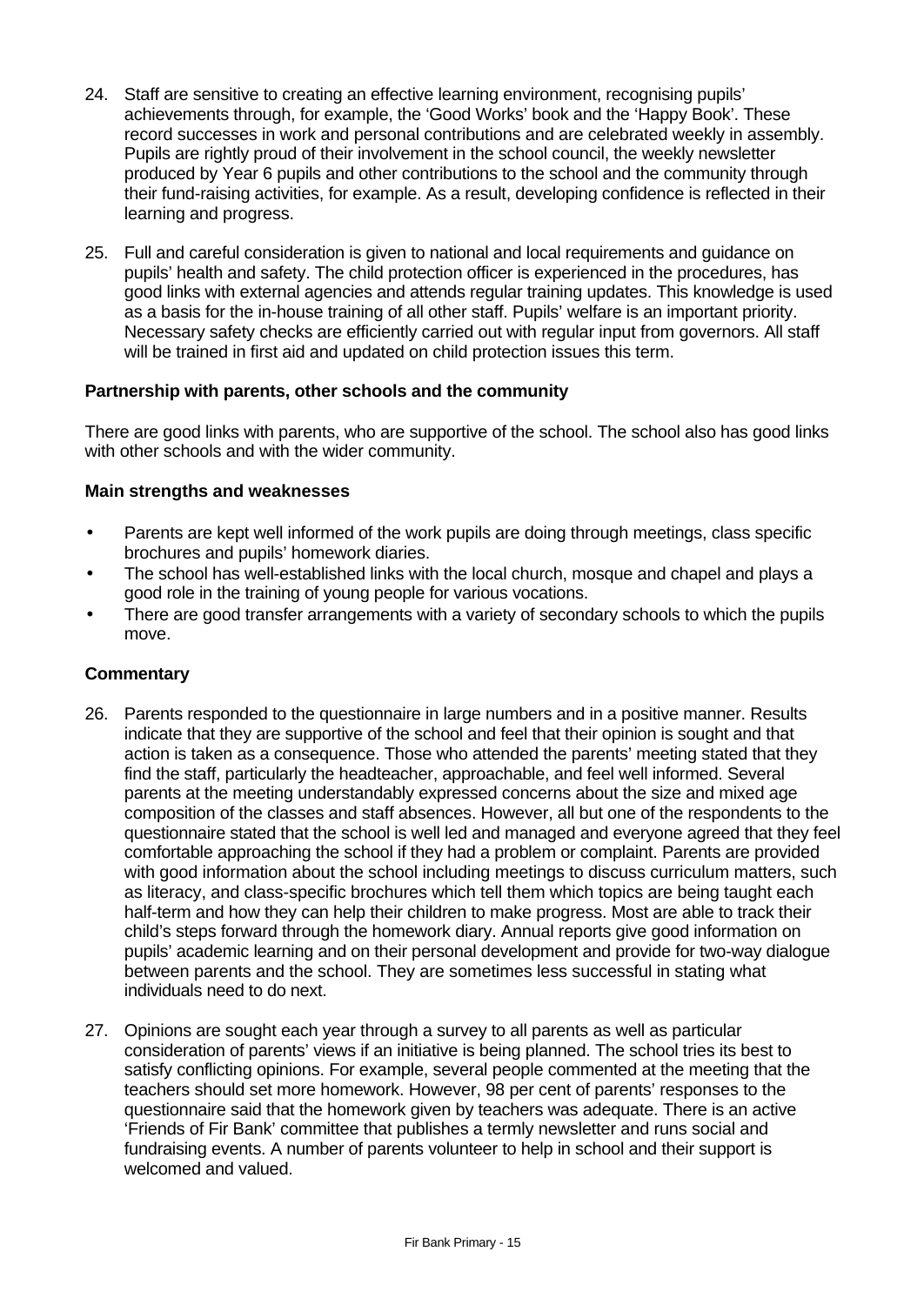28. The school has established links with local places of worship and these are visited by pupils as part of the religious education curriculum. Peripatetic music teachers, a theatre group and various other specialists visit the school and enhance other aspects of the curriculum. A local school with Technology status supports the school in its work in design and technology. Fir Bank joins with other primary schools in sports events, lets part of its premises to a play-group and has developed productive links with many of the eight secondary schools to which pupils transfer at the end of Year 6. In the last half-term of the school year the school adopts a curriculum for the Year 6 pupils, shared with the secondary schools, to ease their transition to their new schools. The school provides placement opportunities for NVQ work experience trainees from both Oldham and Rochdale Colleges, is a member of the Oldham Education, Business and Guidance Services Association and partners Manchester Metropolitan University in providing training for future teachers. The school is a member of the 'Unity in the Community' project designed to combat racism and help pupils to grow up peacefully and in harmony within a culturally and ethnically diverse society.

# **LEADERSHIP AND MANAGEMENT**

Leadership and management of the headteacher and senior colleagues are good. The governance of the school is satisfactory.

#### **Main strengths and weaknesses**

- The development of teaching by the headteacher has had a significant impact in improving standards and adding value to pupils' education, as shown by national tests over the past four years.
- Within the context of a reduction in the number of classes and teacher absence, the headteacher and senior staff are effective in providing a secure framework within which reorganisation has been managed well, temporary teachers are supported and educational continuity for pupils is made possible.
- The senior staff are clear about what needs to be done in order to develop the curriculum to meet the needs of mixed-aged classes and they are developing subject leadership teams with enthusiasm. However, staffing changes mean that this is taking longer than expected to establish and is not yet effective in developing provision.
- Financial management is good.

- 29. The governors take an active part in helping the school to meet the needs of its pupils. They help the school to address specific issues and lay down the general direction of the school's work. In setting challenging objectives for the performance of the headteacher they help to focus the school's activities. They have a clear role in school improvement through their input to the School Development Plan. Governors' monitoring activities show an awareness of the school's needs and achievements. They are also aware of their own improvement needs and they have created a plan to increase the role they play. There is an effective mentoring system for the induction of new governors and many governors undertake useful individual training. This is particularly significant given that there are several very new governors. Having governors linked to subjects and to classes increases their knowledge and influence. However, they are still largely dependent on the headteacher's analyses of progress. Governors have ensured that all statutory requirements are met.
- 30. For financial reasons, due to falling rolls, the school has not been able to replace the deputy headteacher and another long-serving teacher who left last year and this has placed additional management burdens on the headteacher and two senior staff. It is due to their hard work that there is a supportive atmosphere for supply staff and a positive climate for learning. Managing learning has been made additionally more difficult by the long-term absence of two other teachers in this five class school. The school's well-developed systems in inducting newly qualified teachers and its role as a provider of training for trainee teachers mean that it could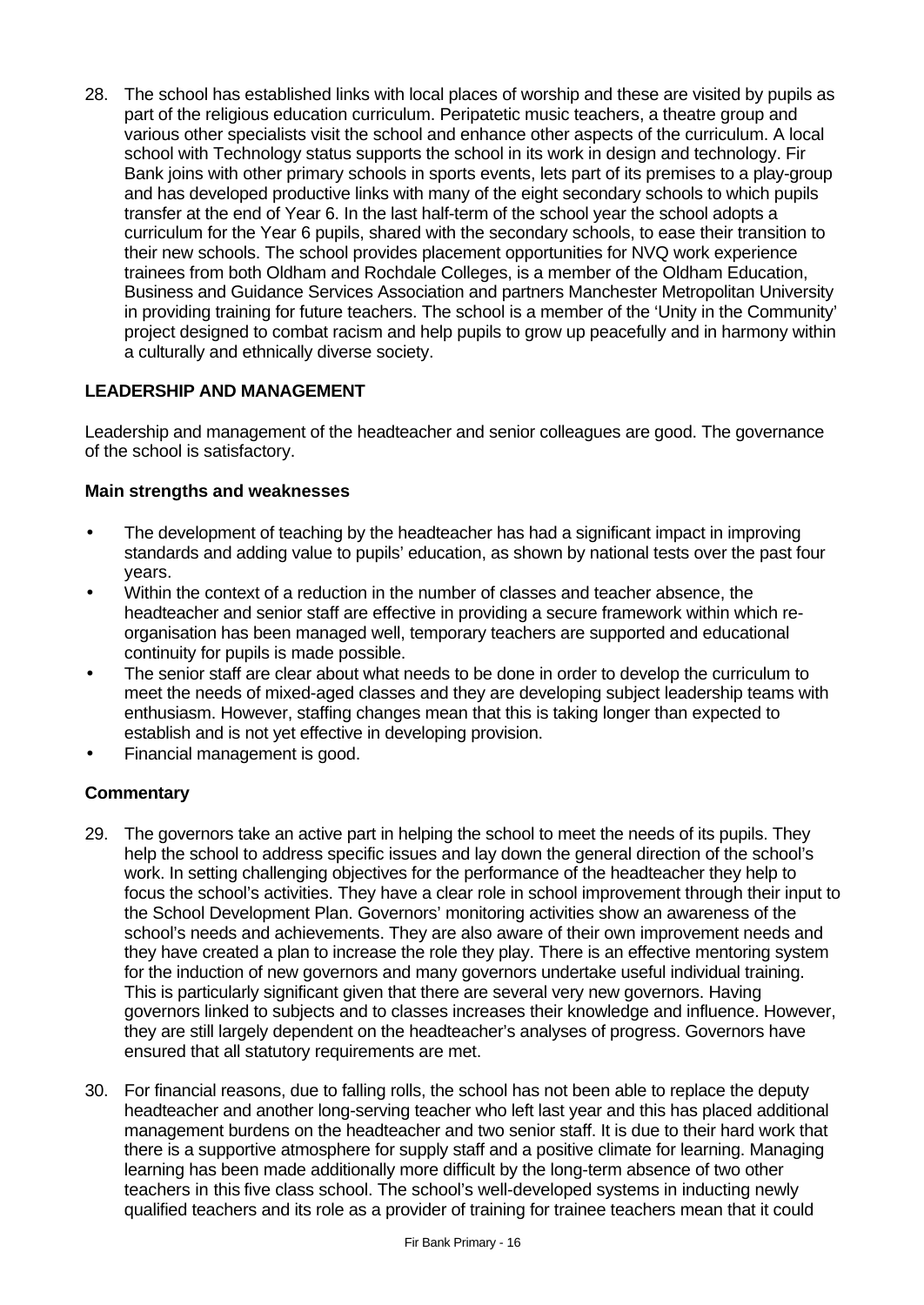absorb the necessary changes without major disruption and those responsible are to be congratulated.

- 31. Since the last inspection the headteacher has focussed the school on raising standards in English and mathematics. By monitoring teaching and learning and recruiting additional expertise through the local education authority and elsewhere, she has helped teachers to improve pupils' performance at the end of both Year 2 and Year 6 at a faster rate than nationally. This involved developing and using the expertise of subject ad other co-ordinators. However, the school now finds itself without the benefit of these teachers and recognises that a system which depended on individuals is vulnerable to absence and changes of staff. They have now sensibly devised subject leadership teams, spreading expertise and experience across a number of people. Senior staff are enthusiastic and have responded well to this. They are aware of what needs to be achieved but in most subjects the new system of curriculum management has not begun due to the absence of some permanent staff.
- 32. The school has useful and informative monitoring procedures which it uses to evaluate its own work. This, combined with good analysis of comparative performance data from internal and external tests, acts as the starting point for the school's development planning. The end result of this process, the School Development Plan, contains a manageable number of initiatives supported by appropriate actions. Importantly it measures its own success by the increases in pupils' knowledge, skills and understanding and these, in line with the school's aims and values, define the priorities within the plan. This well-rehearsed system means that the school's self-evaluation document prepared for the inspection closely matches the inspectors' judgements in most areas of its work.
- 33. Formal performance management is securely in place and linked well to professional development and school improvement planning. Teachers' own responsibility for the progress of pupils in their charge is highlighted through formal half-yearly meetings with the headteacher and contributes to the school's overall success in raising standards. Such analysis of pupils' performance enhances the school's ability to apply best value principles. For example, support staff are effectively deployed and supported and their good performance justifies the higher spending incurred as a result of the increased number of classroom assistants. The recent audit showed that financial management is good and the few minor points for improvement have been adequately addressed.

| Income and expenditure $(E)$ |         |  | Balances (£)                   |
|------------------------------|---------|--|--------------------------------|
| Total income                 | 370,503 |  | Balance from previous year     |
| Total expenditure            | 374.478 |  | Balance carried forward to the |
| Expenditure per pupil        | 2,103   |  |                                |

| Financial information for the year April 2002 to March 2003 |  |
|-------------------------------------------------------------|--|
|                                                             |  |

| Income and expenditure $(E)$<br>Balances (£)                                  |  |
|-------------------------------------------------------------------------------|--|
| Balance from previous year<br>Total income<br>370.503<br>1.974                |  |
| Balance carried forward to the next<br>374.478<br>Total expenditure<br>-3.976 |  |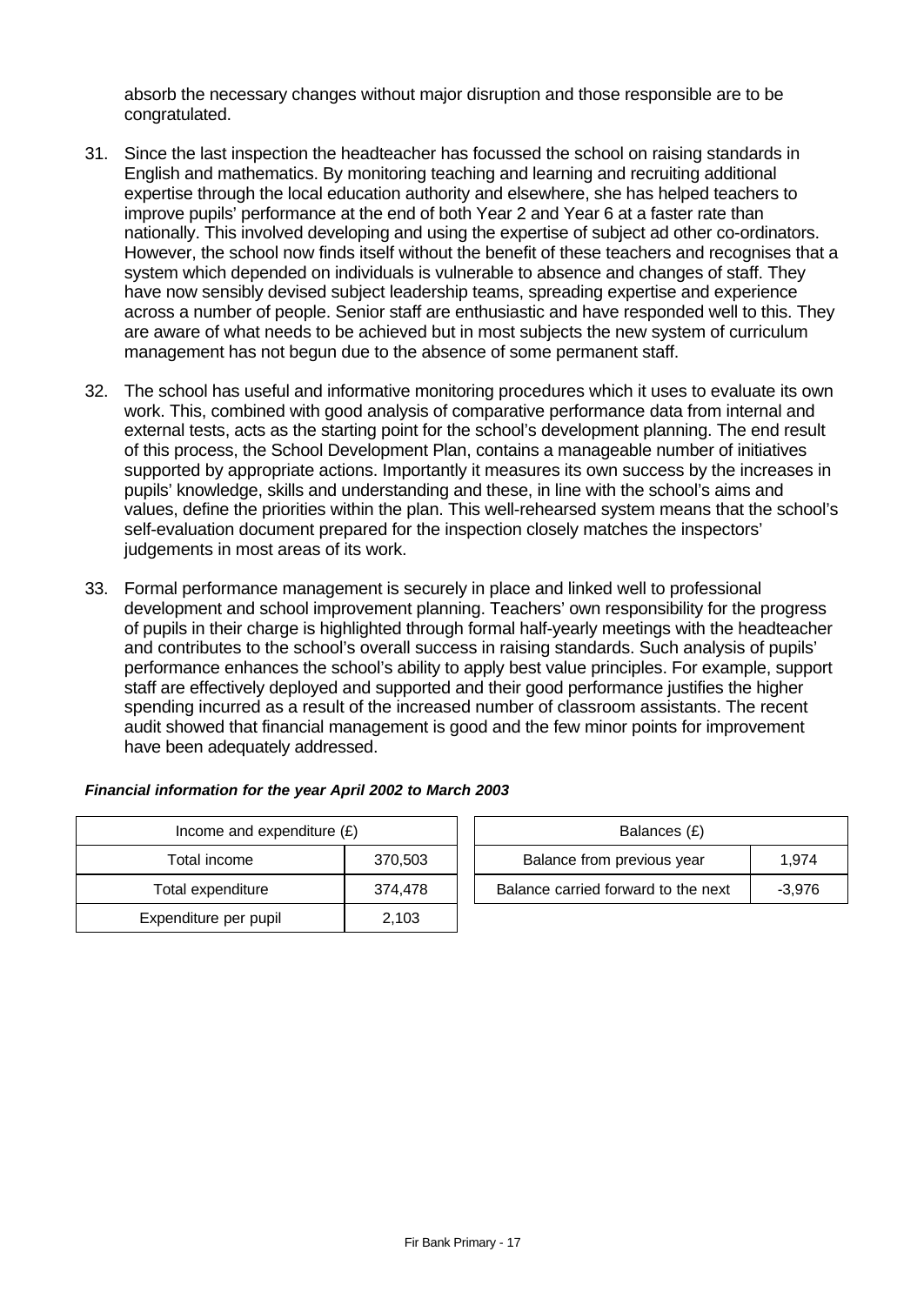# **PART C: THE QUALITY OF EDUCATION IN AREAS OF LEARNING, SUBJECTS AND COURSES**

# **AREAS OF LEARNING IN THE FOUNDATION STAGE**

- 34. Provision for children in the Foundation Stage is satisfactory. Children's achievement is satisfactory. The majority are on target to meet the nationally expected standards for their age by the end of the year in all of the areas of learning, except in physical development where their attainment is below average.
- 35. Children are admitted to Class 1 at the beginning of the school year in which they become five and they are taught alongside Year 1 pupils in a mixed age class. Children enter school with a wide range of attainment, but overall this is about average in all areas of learning. The majority have attended the playgroup that meets in the school.
- 36. Teaching and learning are satisfactory in all areas of learning except physical development, which is unsatisfactory. The main strengths of the teaching seen during the inspection include the very good support given by the teaching assistant and the careful planning and preparation of lessons. Good use is also made of students and volunteer helpers so that all children are included in the activities. The classroom is bright, colourful and inviting and has a wide range of good quality and well-organised resources. As a result, children settle happily and generally enjoy the activities. However, individual children's progress is not sufficiently well monitored and the use of assessment findings to inform planning is unsatisfactory. Consequently, staff do not always know what each child needs to learn next and individual progress is not always as rapid as it might be.

# **PERSONAL, SOCIAL AND EMOTIONAL DEVELOPMENT**

Provision in personal, social and emotional development is **satisfactory**.

#### **Main strengths and weaknesses**

- There are well planned lessons to develop personal, social and emotional skills but opportunities are missed in other areas of learning to extend or reinforce these skills and to assess children's progress.
- Classroom routines are well established and most children are confident and happy.

## **Commentary**

- 37. Staff make clear how they expect the children to behave. All children know the routines well, settle to tasks with a minimum of fuss and generally behave sensibly. When required, the majority sit quietly and listen carefully, for example, when the register is taken. However, when kept on the carpet for too long, a significant number lose interest and become restless. Most show good interest and involvement in their activities and they sometimes show high levels of concentration and perseverance such as when working on the computers. They co-operate well when working in groups and sharing equipment.
- 38. When given the opportunity, children are keen to take on responsibilities such as getting their own drinks at playtime. They are expected to clear away equipment and generally do so efficiently. However, there are too few opportunities for children to select and use activities and resources independently. Almost all children dressed and undressed themselves independently when changing for a dance lesson in the hall.

## **COMMUNICATION, LANGUAGE AND LITERACY**

Provision in communication, language and literacy is **satisfactory.**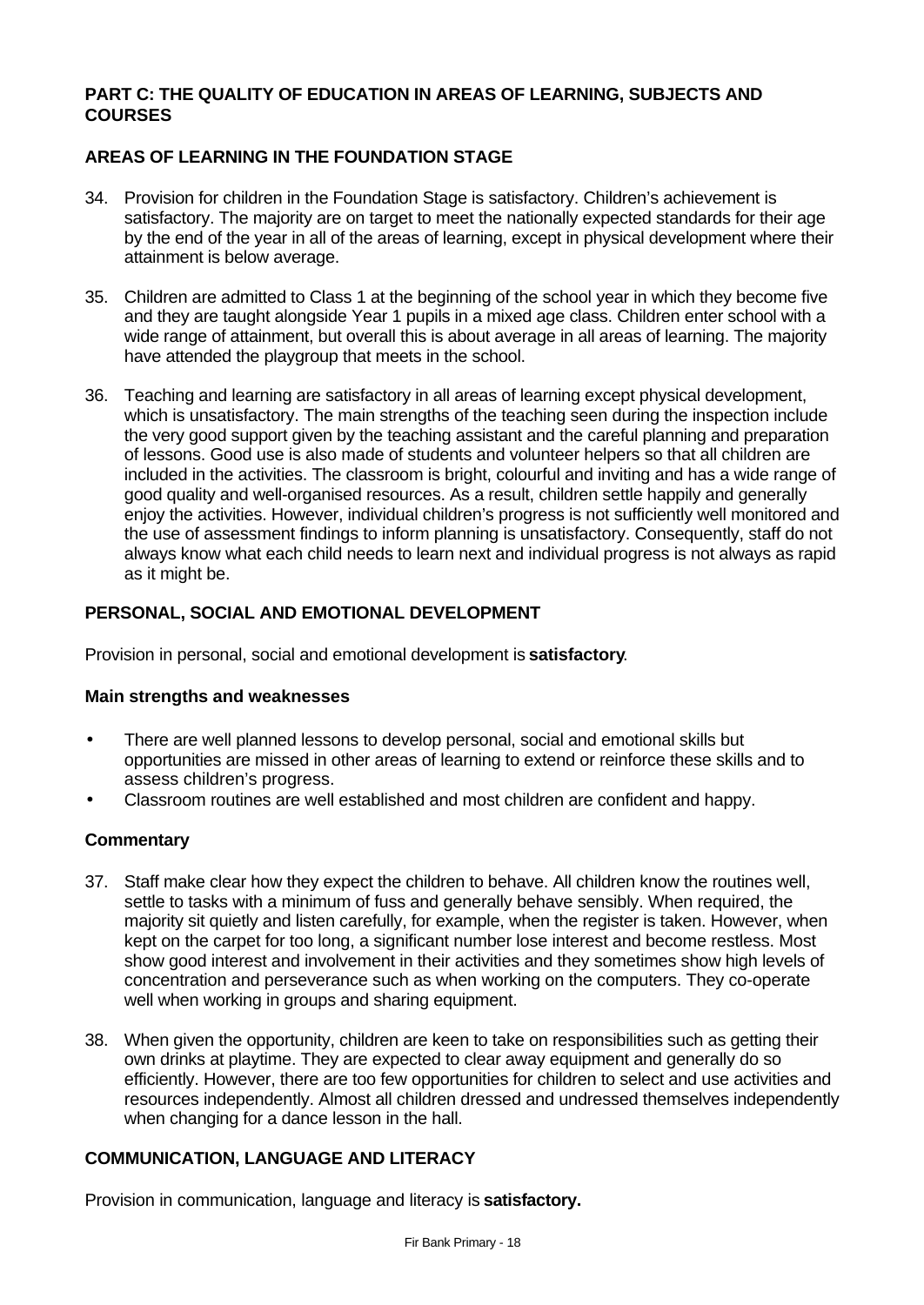## **Main strengths and weaknesses**

- A good range of books is available and children are encouraged to take books home regularly to share with their families.
- Children's knowledge of letter sounds and words is not sufficiently well monitored.

#### **Commentary**

- 39. Almost all children speak clearly in simple sentences and phrases. When talking about old and new toys they used vocabulary such as 'bright', 'dull', 'shiny' and 'scratched' correctly. However, opportunities are missed in other areas of learning to enrich the children's vocabulary. The majority are beginning to have the confidence to talk about their experiences and ideas in both large and small groups.
- 40. 'Big Books' are used effectively so that children are keen to join in reading familiar stories, such as 'Goldilocks and the Three Bears'. Taking books home regularly further promotes this enjoyment of stories. Parents and children comment on these stories in their 'My Reading Record' notebooks, but there is little evidence of these records being used to suggest to parents what the next steps in their child's learning need to be. The highest attaining children read simple stories fluently and independently. Lower attainers talk about the pictures with understanding and are beginning to recognise a few individual words and letter sounds. However, their progress is not systematically tracked against the national expectations for this age group to identify and plan for the next steps in their learning.
- 41. With good support from the classroom assistant, most children make reasonable attempts to write a simple sentence independently using their knowledge of letter sounds and shapes to help them. A small number of lower attaining pupils write their names recognisably but struggle to control their pencils and form their letters correctly.

## **MATHEMATICAL DEVELOPMENT**

Provision for mathematical development is **satisfactory**.

#### **Main strengths and weaknesses**

- The activities planned are not always matched well to what children need to learn or do next.
- Staff plan a broad range of practical activities which children enjoy and work hard at.

- 42. When working in a large group on the carpet, children are too often squashed and are unable to be actively involved in what is being taught. As a result they lose interest and become restless. In smaller groups, they are provided with more stimulating tasks that sustain their interest. When exploring repeating patterns, for example, they enjoyed sticking coloured squares and threading beads to create their own designs. In a lesson on naming three-dimensional shapes, good links were made with creative development when children printed patterns with sponge shapes. However, they made limited progress in recognising the three-dimensional shapes as they became confused when, for example, a cube produced a square print.
- 43. The work in children's folders shows they all learn to count and to write and recognise numbers correctly. Higher attaining children were confident when counting the squares in their patterns. They counted to 10 accurately and made good attempts beyond 10.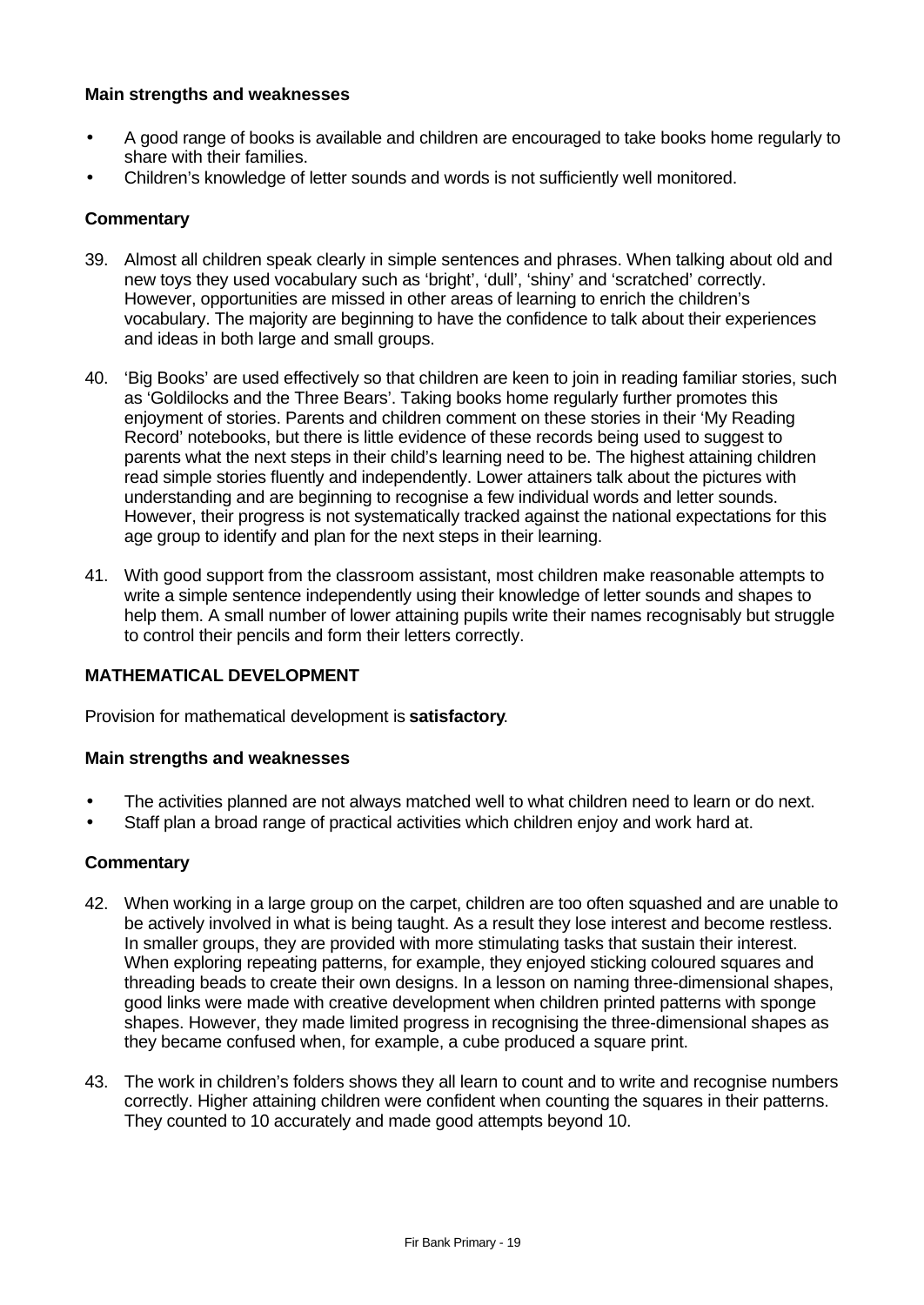# **KNOWLEDGE AND UNDERSTANDING OF THE WORLD**

44. It was not possible to make an overall judgement of provision or standards in this wide area of learning but the work seen was satisfactory. Teachers' planning shows that all aspects are appropriately covered. In one lesson, good links were made with literacy and art when children worked in the computer suite. They controlled the mouse well as they used a drawing program to produce illustrations of the 'Goldilocks' story they had just read. They were very absorbed and enthusiastic.

## **PHYSICAL DEVELOPMENT**

Provision for physical development is **unsatisfactory**.

#### **Main strengths and weaknesses**

• There is no continuous access to a secure and suitably resourced outdoor play area. There is a spacious hall but staff do not make sufficient use of this facility. As a result, attainment is below average and achievement unsatisfactory.

#### **Commentary**

45. The school has recognised the need to develop the outdoor play area which currently offers children little opportunity for climbing, using wheeled vehicles or adventurous activity. Regular lessons in the hall are timetabled but in the dance lesson observed the quality of teaching was unsatisfactory. This was because the children were sitting listening to the teacher for too much of the time and the activities were insufficiently challenging. No opportunity was given for the children to evaluate their own and each other's work. As a result, the majority made unsatisfactory progress. However, the classroom assistant modelled the movements well and effectively supported a child with special educational needs so that he was successfully included in the lesson. Children develop their manipulative skills appropriately by using a range of tools such as scissors, paintbrushes, pens and pencils and through playing with dough and construction toys.

#### **CREATIVE DEVELOPMENT**

Provision for creative development is **satisfactory**.

#### **Main strengths and weaknesses**

- Staff provide good opportunities to use a range of materials but the activities are too often heavily adult directed.
- Good links are made with other areas of learning.
- Children's work is attractively displayed.
- Role play areas are well resourced.

#### **Commentary**

46. The children use a wide range of collage materials such as corks, buttons, feathers and a variety of fabrics and papers to make self-portraits, stick puppets and large pictures such as 'The Teddy Bears' Picnic'. They are taught skills and techniques like sewing and weaving carefully. Children's finished work is bright and colourful but shows limited opportunity for making their own choices, developing their own ideas or experimenting with materials such as colour mixing. Staff show they value children's efforts by displaying their work attractively. Creative work supports other areas of learning effectively. For example, good use was made of a painting by Kandinsky to reinforce shape work in mathematics.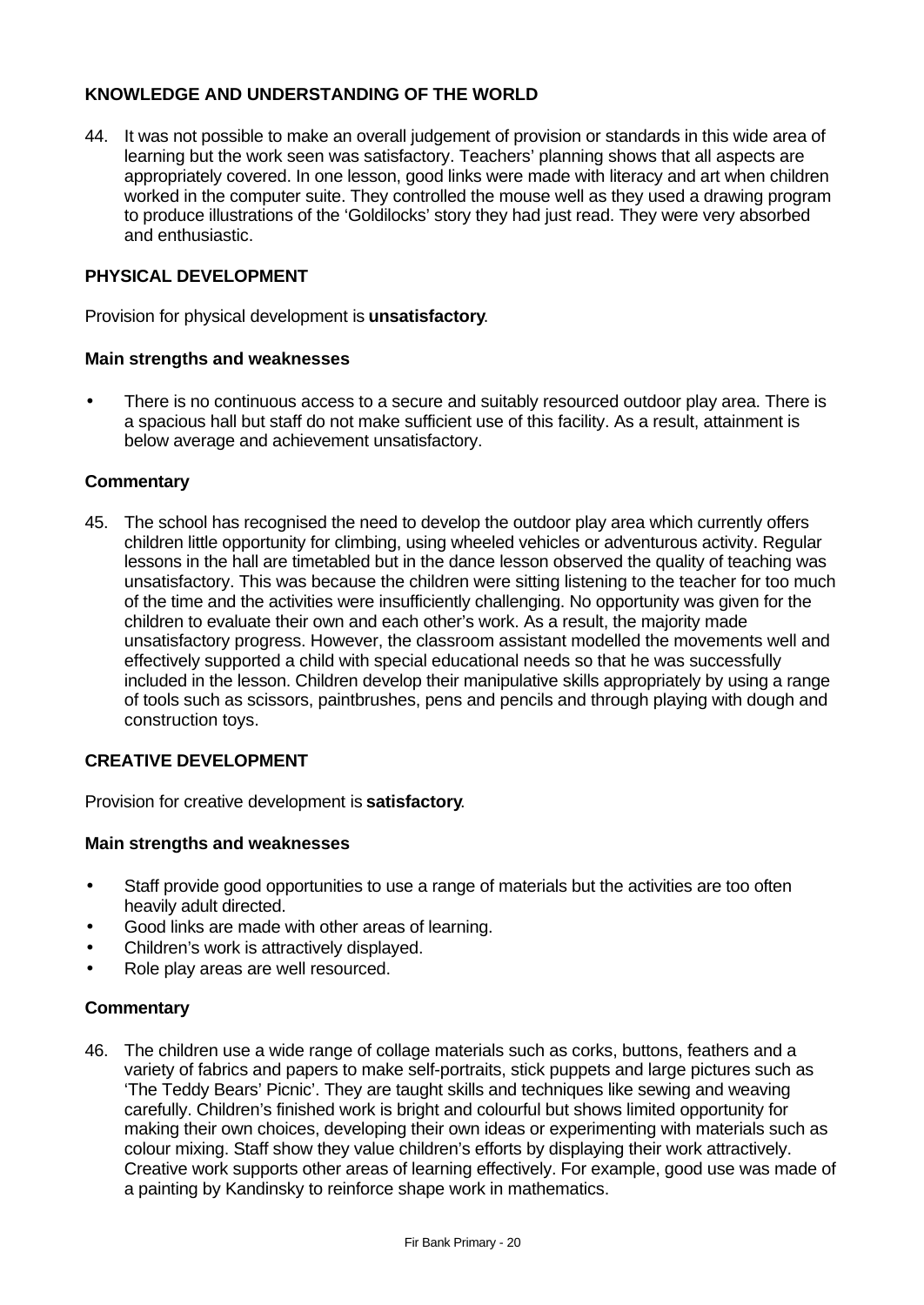47. The provision for role play also makes good links with other areas of learning and includes a well-equipped post office, home corner and hospital. Scales and a till encourage children to weigh items and handle money, whilst x-rays and charts in the hospital increase understanding of how our bodies work. Writing materials encourage children to develop their basic literacy skills. The planning and delivery of musical activities is satisfactory. However, in an observed session there was a lack of real energy and enthusiasm reflecting the significant motivation that young children often exhibit when singing and playing instruments.

## **SUBJECTS IN KEY STAGES 1 and 2**

## **ENGLISH**

Provision in English is **satisfactory.**

#### **Main strengths and weaknesses**

- Standards in reading and writing, speaking and listening are above average by the end of Year 2 and have improved since the last inspection.
- Teaching and learning are good in the Years 1 and 2 class and directly contribute to the pupils' good achievement at this key stage.
- Pupil performance data is well analysed and used effectively to group pupils, determine intervention programmes and raise levels of attainment.

- 48. Standards at the end of Year 6 are average in all aspects of English. Achievement is satisfactory from Year 3 to Year 6 and overall. By Year 6 many pupils read confidently with good comprehension and can analyse what they are reading. For example, in one English lesson they showed that they understood the way in which emotive words are used in text to create an effect. They used this knowledge later in the week in a personal, social and health education lesson when discussing what to write on posters intended to dissuade others from smoking or taking drugs. Some pupils have not yet developed these skills and are inclined to assume facts and features in stories rather then use deduction and inference. These pupils are less secure about writers' purposes and viewpoints than expected for their age. They need additional attention to reading skills to develop their understanding.
- 49. Guided reading sessions take place in every class but there is some variation in how productive they are. Home-school reading logs are used so that parents can work with the school in developing their children's reading skills. There is again a wide variation in the use of these books between classes and between pupils in the same class. These differences often match the different rates of individual progress in reading. Where pupils benefit from very good guided reading sessions and there is evidence of frequent individual attention through their reading records, for example in the Years 1 and 2 class, they make very good progress. In one lesson these pupils were seen to use reference books confidently to discover the meaning of technical words such as 'nocturnal' and 'invertebrate' and to share their findings with others. Others within the class were discussing the different ways that the beginnings, middles and ends of carefully selected fiction books had been written.
- 50. The presentation of the majority of pupils` written work in the Years 5 and 6 class is satisfactory and is much improved since the start of the year. The majority write stories, reports and persuasive arguments reasonably well. Punctuation and grammar are at a level to be expected for pupils of their age. The use of the 'look, say, cover, write, check' technique when learning spellings has improved this aspect of their work. Throughout the school, pupils are not given sufficient time to practise extended writing. Time could be made available with effective reorganisation. The Years 5 and 6 class, for example, has over a third of the week time-tabled for literacy activities.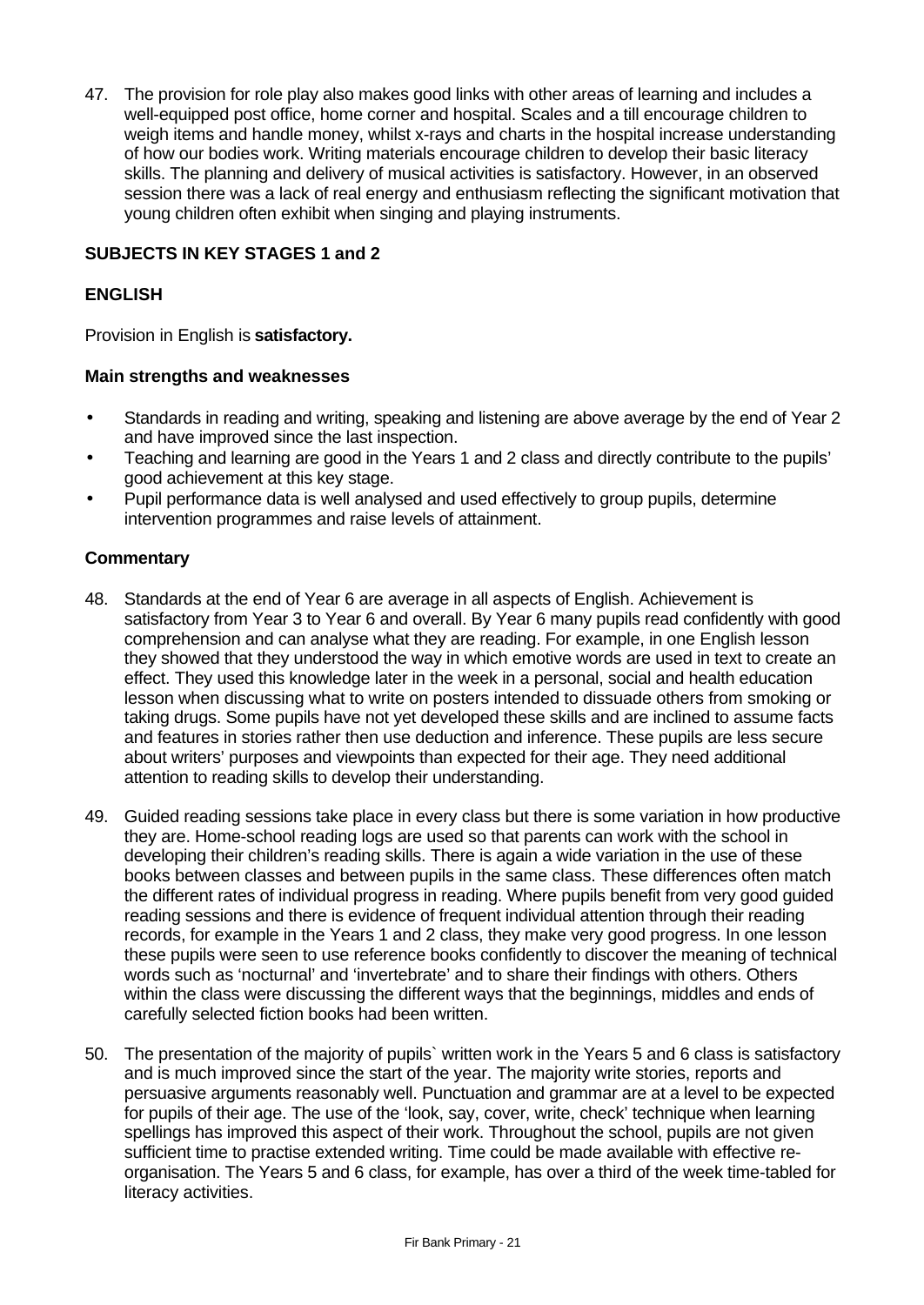- 51. Teaching and learning are satisfactory overall and in Years 3 to 6. Teachers are following a systematic plan, an improvement since the previous inspection, to help pupils improve their writing skills. Years 1 and 2 pupils are building their vocabulary and using new words to describe the appearance, personality and behaviour of characters in their stories well. Many Year 2 pupils' books show that they accurately use speech marks in their work, a feature well advanced for their age. Pupils in Years 3 and 4 demonstrated their ability to extract key information from longer texts when writing reports and Year 5 pupils wrote some very good explanatory texts on the work of Lord Shaftesbury and Dr Barnardo. Teaching assistants give very good support to the pupils to whom they are assigned. In many cases work is far better differentiated when teaching assistants support a group away from the main classroom. In others, a good variety of approaches to tasks, including information and communication technology, is used. As a consequence pupils with special educational needs, frequently the focus of their support, make good progress.
- 52. Teachers give pupils ample opportunities to use their speaking and listening skills in lessons through whole class and smaller group activities. A good example of this was when, in a Years 5 and 6 personal, social and health education lesson, groups of pupils discussed and then reported back to the whole class on several health issues. In the Years 3 and 4 class, pupils took turns to say what made them sad and what made them happy. Teachers try to give pupils the opportunity to answer questions and encourage them to reply in full sentences but not always successfully. Opportunities are also provided for pupils to speak to wider audiences such as in class assemblies, which parents attend. In one such assembly during the inspection however, pupils had not been sufficiently rehearsed and much of what they said was inaudible. Pupils in Year 2 are articulate and in a very good lesson talked with 'speaking partners' to generate suitable questions for 'The Big Bad Wolf', who later came to visit their classroom. The questions were very well conceived and delivered and showed these pupils to have a good level of ability in speaking and listening.
- 53. Teachers plan their lessons well, sharing their learning objectives with the class through the use of 'Walt' and 'Wilf', familiar characters to the whole school. They keep the teaching assistants well informed of their expectations. This is a significant factor in the successful input of these members of staff. Pupils respond well when listening to their teachers, persevere to complete tasks and are generally well behaved. Teachers intervene well in lessons to prompt pupils and encourage learning. Completed work is invariably marked but not always in sufficient detail so that pupils know what they have to do to improve. Older pupils each have written targets, based on teachers' half-termly assessments of their work, which they strive to achieve. Self-assessment systems are beginning to be introduced so that pupils can judge their own performance against their targets. Classrooms have been made attractive through display and are rich in the key vocabulary related to the topics currently being studied.
- 54. Leadership and management are satisfactory. The team responsible for leading the subject has not yet worked together due to the significant staff absences. The team leader has only recently taken over that role. She has the knowledge, enthusiasm and teaching and management skills to be successful in this role but has not yet been allocated class release time to monitor teaching and learning in the subject. She has inherited a self-review of the strengths and weaknesses in provision and has been thorough in analysing pupil data and so has many prioritised ideas for action within the subject. Teaching rooms, whilst generally adequate, are too small for whole-class teaching with the oldest pupils.

## **Language and literacy across the curriculum**

55. The national literacy strategy has been implemented well and English lessons contain all the elements expected. Literacy skills are developed satisfactorily through work in other subjects although the school is aware that this has not yet been systematically planned to maximise potential. The curriculum revision now being undertaken in the light of the re-organisation of classes intends to take into account the opportunities presented in other subjects to use nonchronological, story and diary writing and to research using the Internet and library.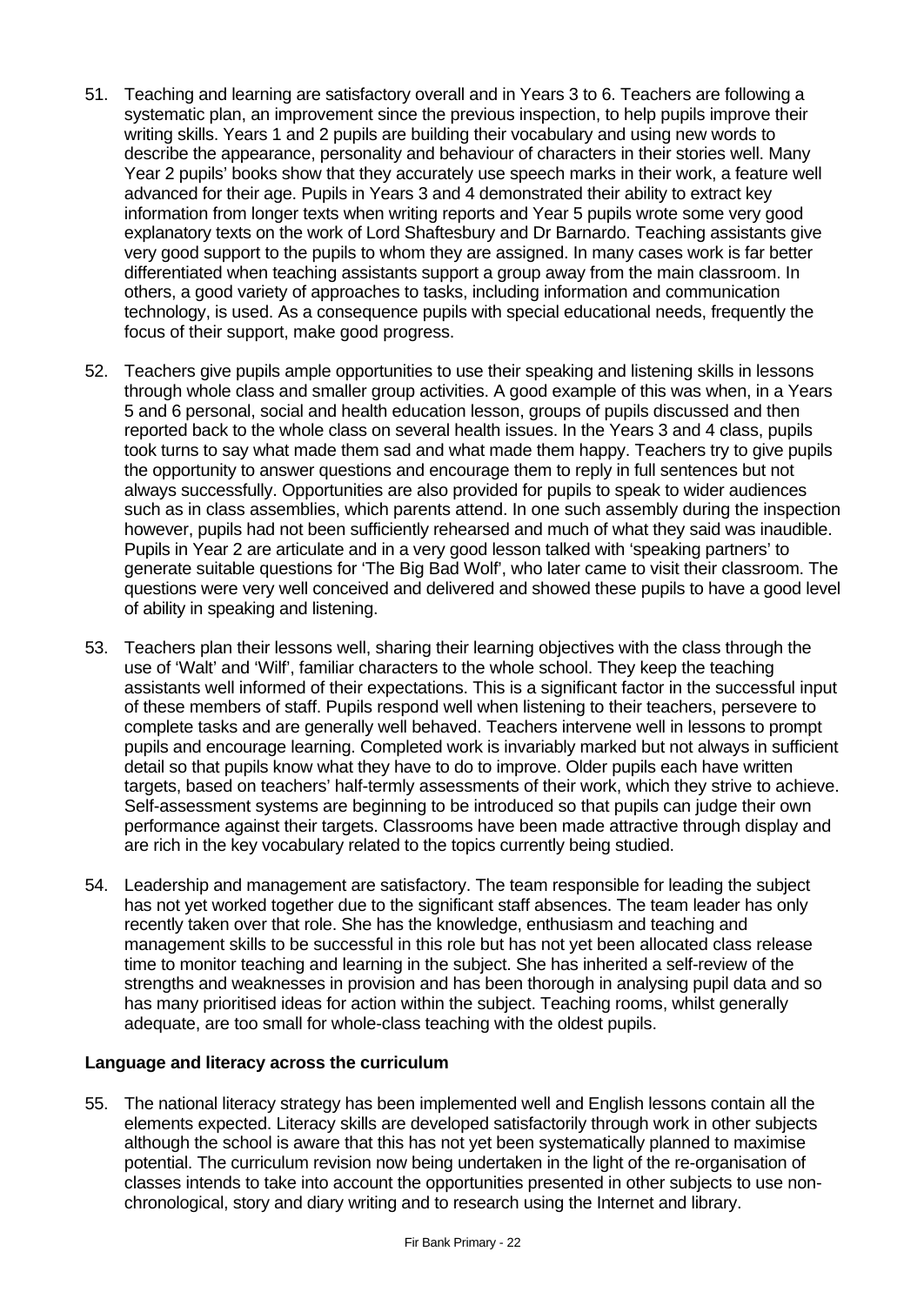# **MATHEMATICS**

Provision in mathematics is **good**.

#### **Main strengths and weaknesses**

- Throughout Years 1 to 6 pupils make good gains in their understanding of numbers and mathematical concepts and their use in everyday life.
- Teachers follow the national strategy for numeracy to good effect.

#### **Commentary**

- 56. In the national tests last year the performance of pupils at the end of both Year 2 and Year 6 was well above average. At the time of the inspection standards were above average in both Year 2 and Year 6. Given the high quality of teaching in the Years 1 and 2 class and the provision of booster classes for Year 6 pupils it is probable that standards will be well above average again by the end of the year. Throughout Years 1 to 6 pupils achieve well in relation to their abilities.
- 57. Teaching and learning are good overall. Lessons are planned well and teachers have good knowledge of the subject. Teachers have high expectations of work and behaviour and support staff are used well and make a good contribution. An excellent lesson was seen in the Years 1 and 2 class and a very good lesson in the Years 4 and 5 class. These lessons illustrate all the best features of this school. The planning and delivery were of very high quality and successfully stimulated the pupils' interest and desire to learn. The lessons were well structured and included a wide variety of whole class, group and individual activities. Pupils knew what they were expected to learn, completed set tasks with energy and enthusiasm and understood what they had and what they had not learnt. In the Years 1 and 2 class pupils showed a good understanding of both two- and three-dimensional shapes for their age and were able to find various shapes around the classroom. In the Years 4 and 5 class all pupils made good gains in interpreting data and different graphs and the teacher made this 'real' by giving them examples of charts and graphs used in the real world.
- 58. Leadership and management are satisfactory. The co-ordinator was on maternity leave at he time of the inspection. This judgement is based on the examination of teachers' plans, other documents and discussions with the headteacher and other permanent staff. The school has given a high priority to raising standards in mathematics in recent years and has been successful in this. Improvement since the last inspection has been good, since at that time provision and outcomes were judged to be sound overall.

## **Mathematics across the curriculum**

59. The provision for mathematics across the curriculum is good. Teachers use registration time to reinforce basic number skills and some good use of number is seen in science. The use of computers to extend pupils' understanding of numbers and, in particular, to enter and analyse data, is satisfactory.

## **SCIENCE**

Provision in science is **satisfactory.**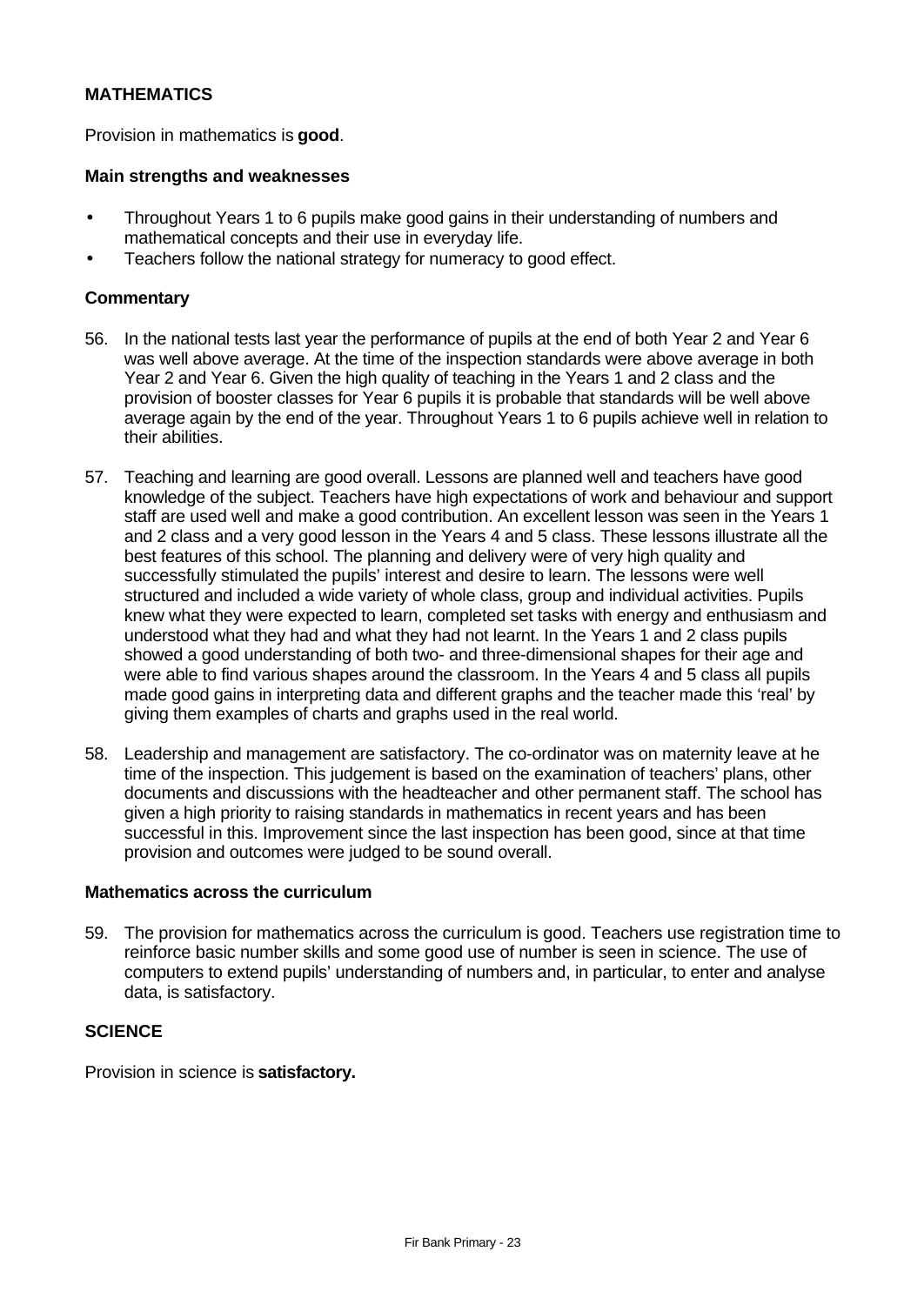## **Main strengths and weaknesses**

- Standards are above average in Year 2 due to the stimulating, high quality teaching.
- Standards are not as high as they could be by the end of Year 6.
- Lessons are clearly planned and structured but most teachers do not take enough account of what pupils already know and can do.
- Support staff make a significant contribution in lessons.

# **Commentary**

- 60. Standards in science are above average in Year 2 and average in Year 6. Progress across the school is patchy but achievement is satisfactory overall. These judgments represent an improvement for pupils in Year 2 since the last inspection whilst the performance of pupils in Year 6 has improved at a similar rate to that seen nationally. Teachers now use the national scheme of work to plan lessons. As a result, there are better opportunities for pupils to carry out practical scientific investigations, which support and extend their knowledge and understanding.
- 61. Teaching and learning are satisfactory overall. Discussions and questionnaires show that, in general, pupils enjoy science. This was evident in a very good lesson in the Years 1 and 2 class when the use of real creatures – a snake, guinea pig, stick insect, goldfish and budgies – excited and enthused all pupils. Skilful questioning prompted pupils to use a high level of scientific vocabulary. Through lively discussions the pupils successfully matched the creatures to their groups including warm/cold blooded, diurnal/nocturnal and vertebrate/invertebrate. Teachers across the school make good links in lessons with other subjects, for example, by using pupils' mathematical skills to work out the class's average pulse rate. However, the work in pupils' books shows that opportunities are missed to reinforce literacy skills, especially spelling. Pupils' work is regularly assessed but teachers do not use the results well enough to ensure that pupils are given work matched to their needs. Older pupils are given too little guidance on how they could improve their work and what they should be aiming for. Classroom assistants provide good support in all lessons, including keeping pupils well focused on the activities.
- 62. Subject leadership has been affected by staff changes and absence so that planned developments have been delayed. The time available for science lessons is not always well managed so that some sessions are too long to maintain a good rate of learning.
- 63. Improvement since the last inspection is satisfactory. Standards are now higher by the end of Year 2, the scheme of work is well established and assessment procedures are in place. However, the role of the co-ordinator has not yet been developed to include the monitoring of teaching and learning. Assessment information has not been analysed so as to establish how standards could be raised further by the end of Year 6.

# **INFORMATION AND COMMUNICATION TECHNOLOGY**

Provision in information and communication technology is **satisfactory**.

## **Main strengths and weaknesses**

- Pupils have good keyboard skills.
- There is too much variability in the use of the computer suite and laptops between classes.

# **Commentary**

64. Pupils throughout the school have knowledge and understanding that is broadly in line with national norms. Achievement is satisfactory. A strength is the way in which many of the pupils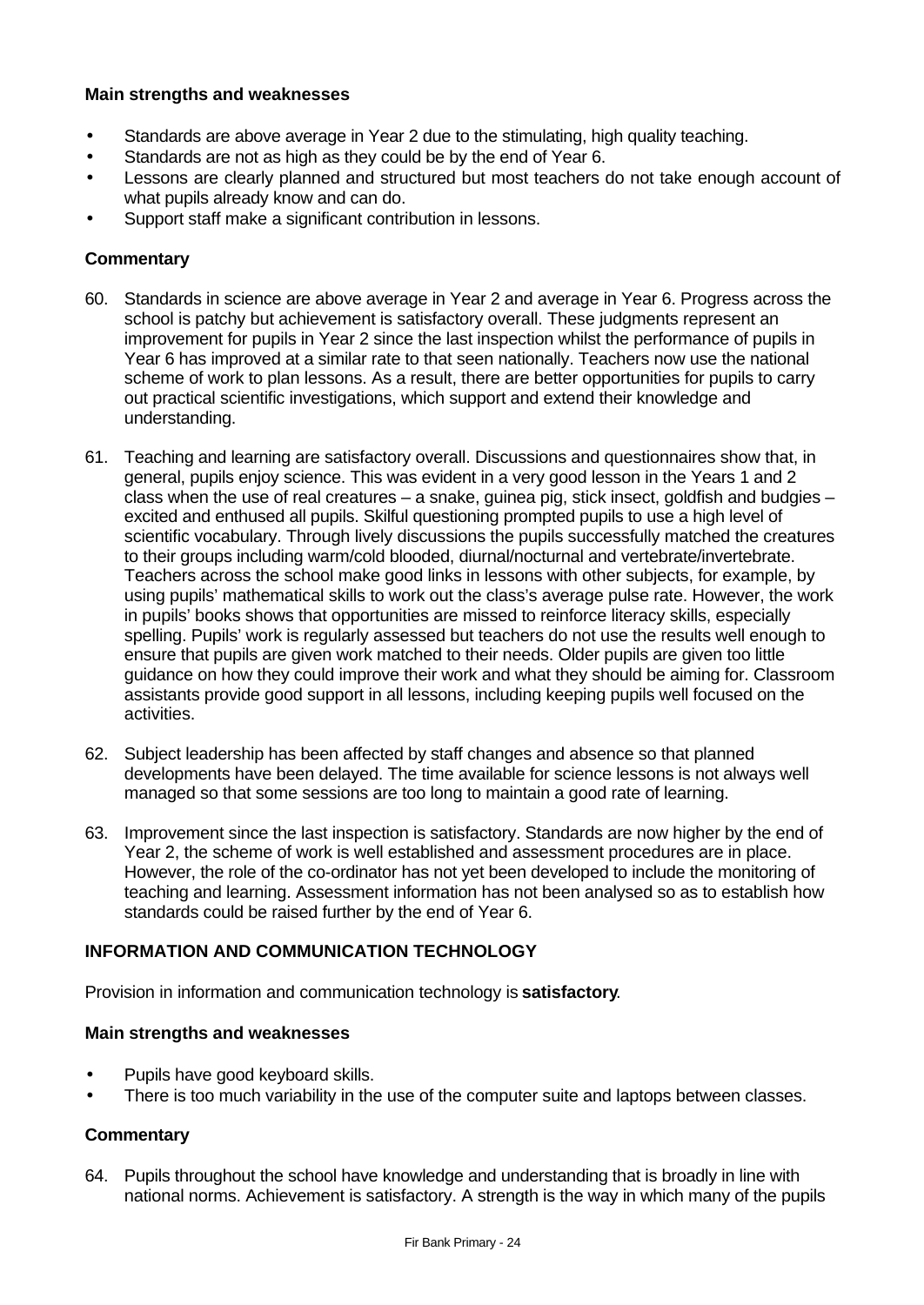in Years 4, 5 and 6 use both hands when entering text. This is significantly better than in many other primary schools. During a very good lesson specifically on keyboard skills, pupils in Years 1 and 2 were quickly learning the difference between the 'CAPS LOCK' and 'SHIFT' keys. A good Years 5 and 6 lesson featured very good links between information and communication technology, literacy and history. However, teaching and learning are only satisfactory overall. This judgement is based on two lesson observations in the computer suite, use of computers in the classrooms, school documentation, displays and discussions with staff and pupils. There is too much variability in the use of available resources and breadth of learning experiences provided. Pupils could do better in relation to their literacy, numeracy and keyboard and mouse skills.

65. Leadership and management are satisfactory and improvement since the last inspection has been satisfactory. Resources have improved significantly and the provision of a separate information and communication technology suite and a bank of laptop computers, with timetables for the use of both of these, is proving an effective strategy for delivery of the National Curriculum programmes of study. All staff apart from a relatively new teacher have undergone training through the national new opportunities funding. There is a good subject action plan, for completion by July this year, which has clear, relevant targets to improve the use of resources and staff competence, develop the pupils' key skills, including those with special educational needs, and improve the use of information and communication technology across the curriculum. However, standards and teaching and learning are not significantly different from what they were judged to be in 1998.

## **Information and communication technology across the curriculum**

66. This is satisfactory overall. Good use of computers to support work in other subjects was seen in several lessons, including literacy, history and religious education using word-processing software and the Internet. Examination of pupils' work and teacher records shows that pupils have reasonable opportunities to reinforce and extend their numeracy skills through the use of modern technology, particularly in handling data. However, this was not seen in any of the observed lessons.

#### **HUMANITIES**

*Religious education and history are reported in full below. No lessons were seen in geography and there is insufficient evidence to make any judgements on provision or outcomes.*

#### **Religious education**

Provision for religious education is **satisfactory**.

#### **Main strengths and weaknesses**

- Pupils in Years 1 and 2 achieve well and by the end of Year 2 their attainment is good*.*
- Religious education is not taught consistently within the school. Older pupils have recorded very little work and teachers' plans and what appears in pupils' books do not always match the content of the subject curriculum planning map.
- The school has established good links with local places of worship which enable pupils to explore buildings and artefacts and understand more of the beliefs of others.
- Assessment systems have not yet been established and marking is inconsistent.

#### **Commentary**

67. At the time of the last inspection standards were average overall. Pupils' attainment and achievement have improved since then in Years 1 and 2 but in Years 3 to 6 standards remain average and achievement satisfactory.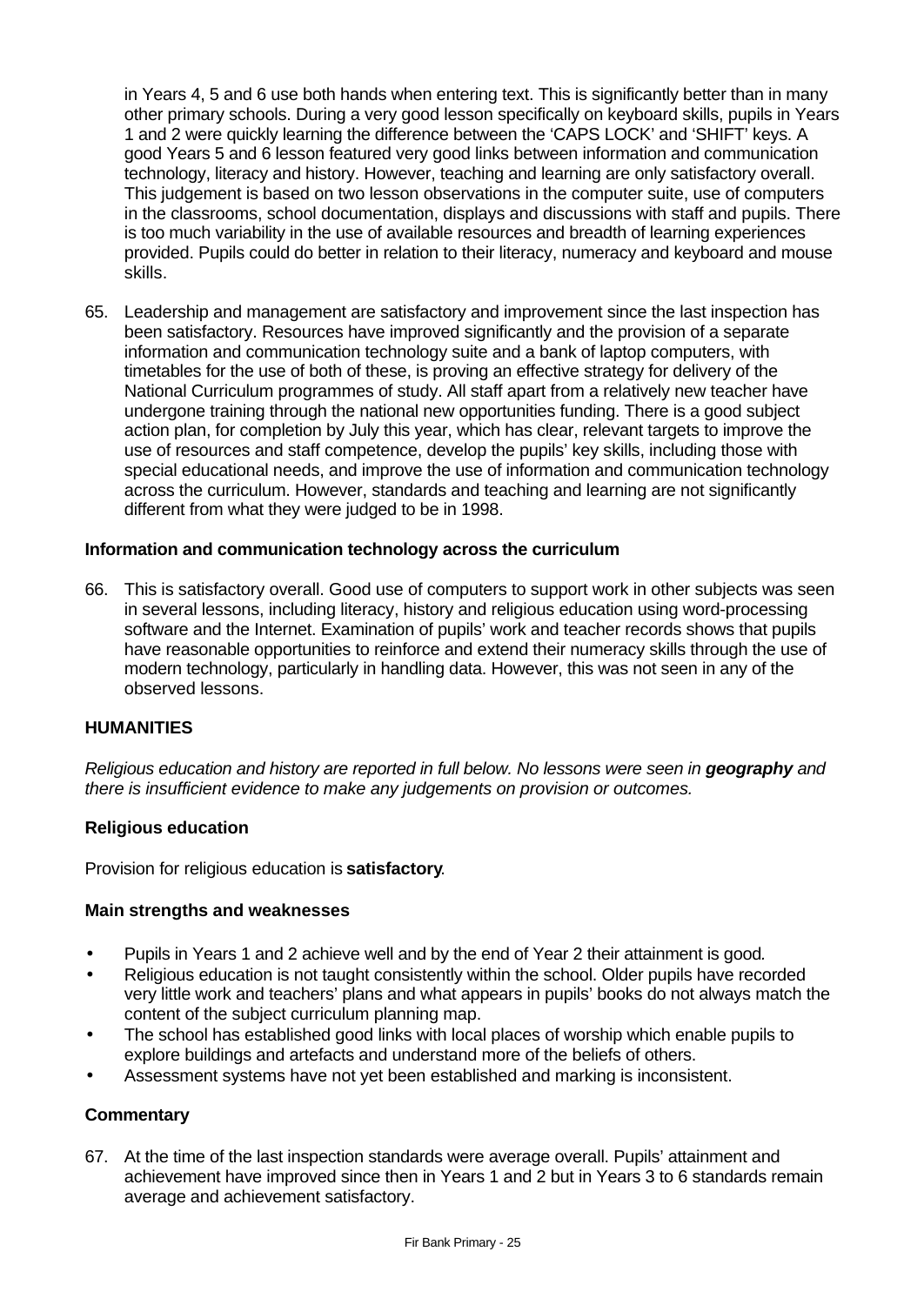- 68. The school has developed its own scheme of work guided by national and local syllabi. Pupils learn about a variety of world faiths and similarities and differences are explored, explained and valued. Pupils visit places of worship, for example the local mosque, and such activities, alongside involvement in the local education authority's 'Unity in the Community' project, broaden pupils' outlook on the customs, culture and beliefs of other groups within the community. Standing up to some racism in the locality, the school has persevered with its inclusive curriculum, for which it is to be commended.
- 69. Pupils in Year 2 know a lot about both the Christian and Islamic faiths, for example the circumstances of Jesus' birth, the message behind the story of the Good Samaritan, why Muslims favour symmetrical patterns in their art and why they wash before prayer. In one lesson, the teacher had stimulated their interest by bringing in a prayer mat and asked her class to write about what they knew. One pupil wrote that 'Muslims have to take this mat with them everywhere they go because they have to pray five times a day'. Years 4 and 5 pupils also studying Islam were able to articulate why the Hajj is so important to Muslims and one researched the content of the Ka'ba using the Internet. Other work seen in books and displays indicated that pupils were familiar with Bible stories, had illustrated the Chinese New Year and had visited churches and a Methodist Chapel. Pupils in the Years 4 and 5 class learned about Aboriginal beliefs from a recent Australian visitor. They told a story through dance performed for parents during an assembly.
- 70. Teaching is very good in the Years 1 and 2 class and satisfactory elsewhere. This judgement is based on lesson observations and evidence from pupils' work. A weakness in the teaching is the feedback offered to pupils through the marking of their work. Some work is not marked at all, some marked only for its correct use of English and some just ticked as seen. No examples of marking that helped pupils understand how to improve were seen. Assessment systems have not yet been established and, therefore, information is not used to inform planning. Teachers do not have an accurate picture of which pupils have and have not understood the ideas and concepts they have been attempting to teach.
- 71. Daily assemblies contribute to pupils' understanding of religion's place in the world and good opportunities are made to explain the meaning and significance of people's beliefs and how these drive their actions. The leadership of the subject is satisfactory. The co-ordinator monitors pupils' work and teachers' planning but has not observed lessons.

# **HISTORY**

Provision in history is **satisfactory.**

# **Main strengths and weaknesses**

- Leadership and management are unsatisfactory.
- The teaching observed in the Year 1 and 2 class was very good.
- Assessment procedures do not give a clear picture of the standards pupils attain.

- 72. The standards attained by pupils in Year 6 are average and their achievement is satisfactory. This is a broadly similar picture to that in the previous inspection report. In Year 2 there is insufficient evidence in pupils' books and folders to form secure judgments about standards and achievement. However, in the very good lesson observed in Class 2, the majority of pupils attained standards well above what is expected for that age group and their achievement was also very good. This was due to carefully planned, imaginative and stimulating teaching.
- 73. Teaching and learning are satisfactory overall within a range from satisfactory to very good. Good use is made of artefacts such as old toys and Victorian pots to stimulate interest and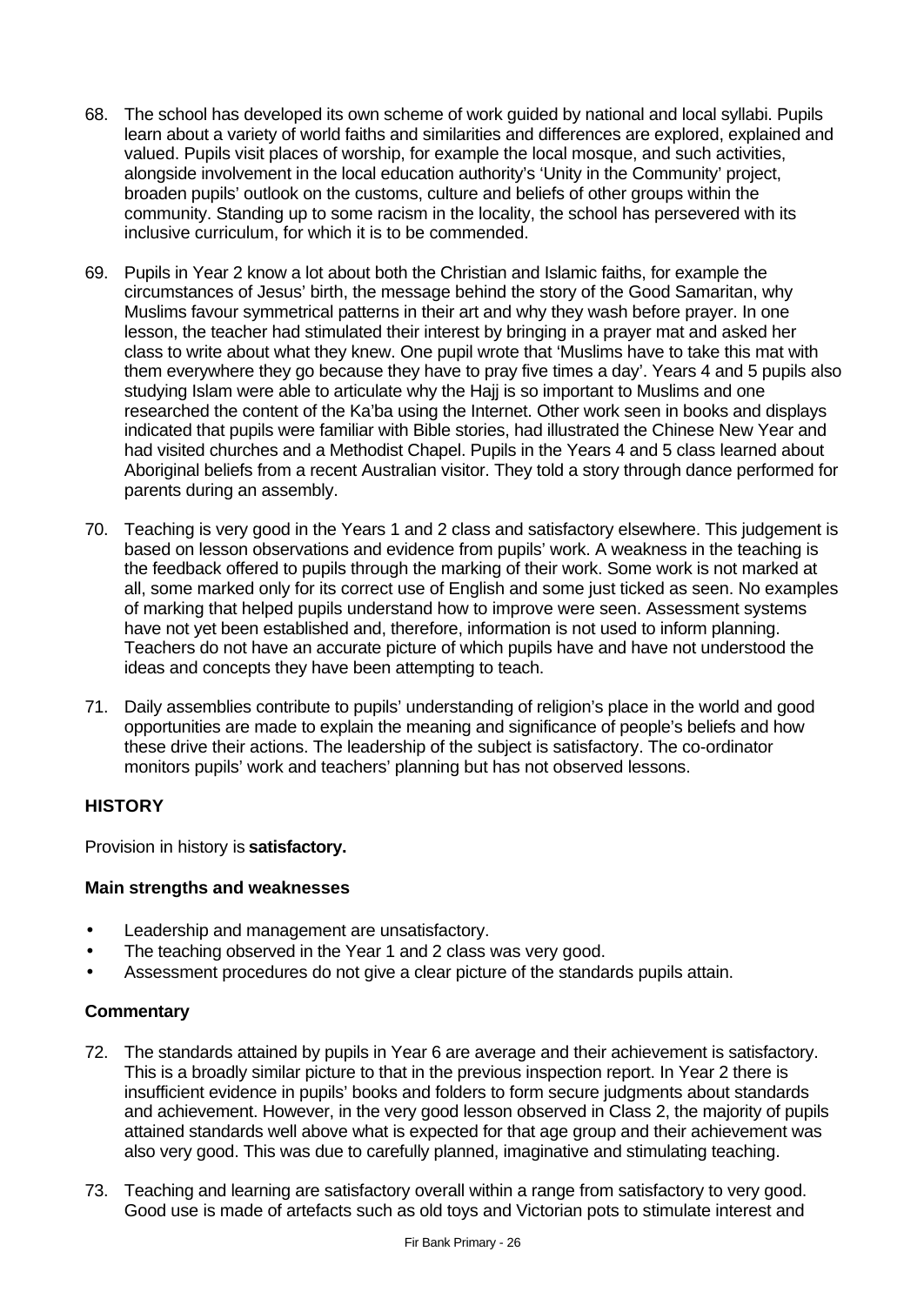support understanding. In one class, the Internet was used well to gain information about the plight of working class Victorian children. Year 6 pupils benefited significantly from a visit to Saddleworth Museum when studying the Victorian way of life. Their literacy skills were reinforced through writing non-chronological reports of their experiences there. Good guidance is given on how pupils should structure and present their work. In some lessons different tasks are planned to match the varying learning needs of pupils. This helps all pupils to complete their work well and make suitable progress. Lessons are less successful when younger pupils, in particular, are kept too long on the carpet without being actively involved so they lose interest in what is being taught.

- 74. Subject leadership has been much affected by staff changes and absence and is currently unsatisfactory. Little monitoring takes place to evaluate the quality of teaching and learning and to identify what needs to be improved. Assessment procedures have recently been agreed and are beginning to be implemented but as yet staff do not have a clear view of the standards being achieved across the school and how they might be raised further.
- 75. Improvement since the last inspection is satisfactory. A scheme of work, based on national guidance, is now in place and this provides appropriate coverage over time. As a result of this development, more use is made of first hand experiences and real objects to help pupils develop their historical understanding. However, the role of subject leader is still underdeveloped and assessment procedures have yet to be fully established.

# **CREATIVE, AESTHETIC, PRACTICAL AND PHYSICAL SUBJECTS**

*There is insufficient evidence to make reliable judgements on provision, including teaching and learning, or outcomes in art and design, design and technology, music or physical education. No lessons were seen in any of these subjects.*

- 76. In **art and design**, examples on display around the school show that pupils' work is valued and the subject is used quite well to promote pupils' cultural development. Pupils in Years 3 and 4 have completed some very good work, using pencil, paint and computers, and inspired by the work of a Bangladeshi artist. However, examples of work seen in Years 4, 5 and 6 were of an average standard.
- 77. In **design and technology**, evidence from pupils' work, discussions with staff and pupils and documentation shows that the school has taken reasonable action to address the significant weaknesses identified in the last report. There are good links with a school with Technology status. The work seen indicates that the school pays good attention to the planning and designing aspects of the subject as well as developing pupils' making skills.
- 78. In **music**, the evidence from the observation of assemblies suggests that pupils' singing skills are broadly average for their age. There are lessons in all classes every week. Pupils receive instrumental tuition. A small number of pupils played their wind instruments during an assembly and were noticed to be reading musical notation during an incidental observation of a lesson. Music features in the school productions for parents.
- 79. **Physical education** is taught for two sessions every week in every class. There are satisfactory activities beyond lessons, including a weekly football training session taken by a parent and participation in matches against other schools. Pupils in Years 5 and 6 participate in residential experiences including outdoor adventurous activities.
- 80. Timetables indicate that the first two of these four subjects are not given enough priority in the teachers' planning. To some extent this is compensated by the termly 'theme weeks'. Discussion with staff and examination of documentation shows that the school meets the requirements of the National Curriculum in all these subjects but that formal procedures for assessing pupils' progress, other than through the annual reports to parents, are not fully implemented.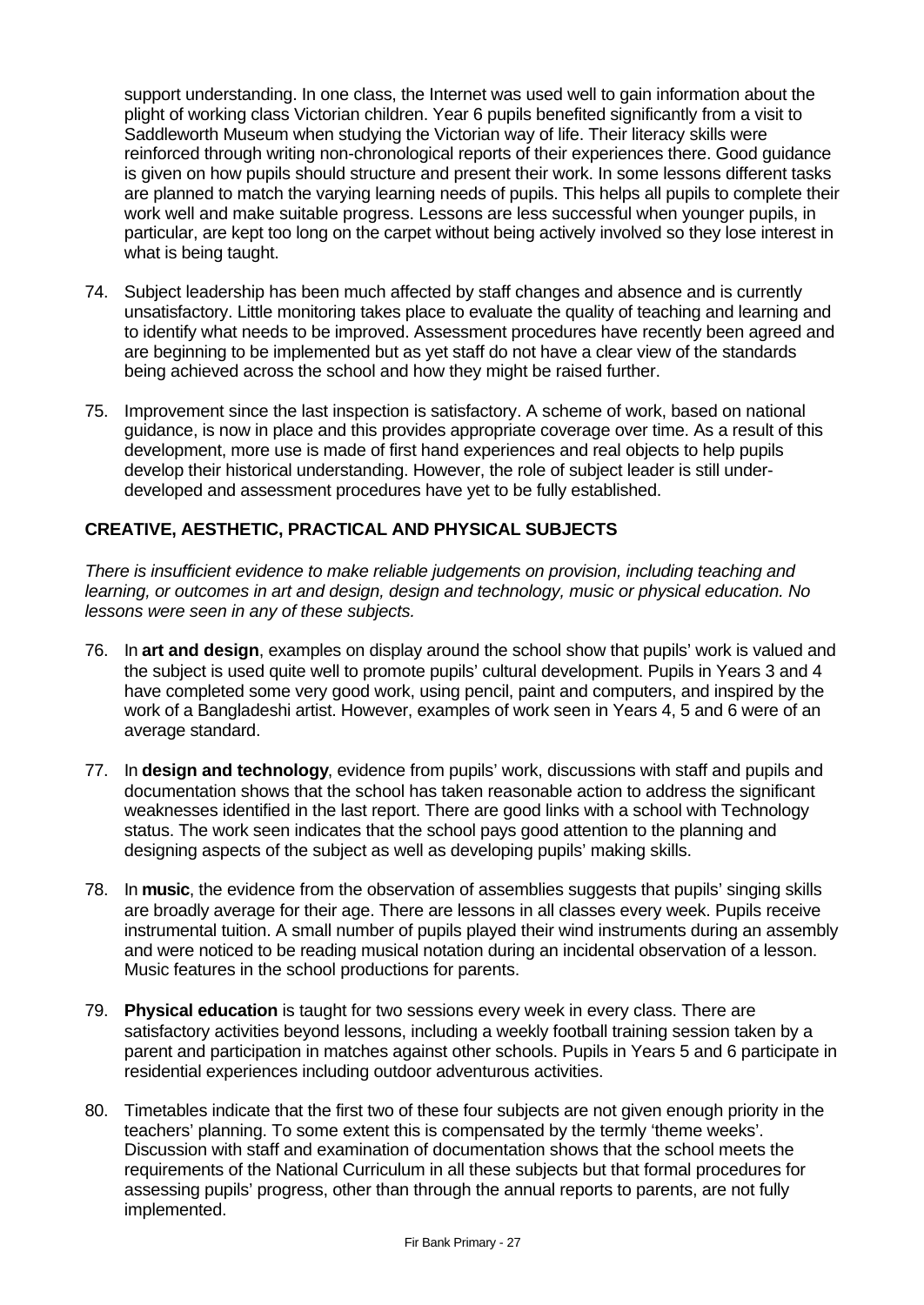# **PERSONAL, SOCIAL AND HEALTH EDUCATION AND CITIZENSHIP**

*There is insufficient evidence to make an overall judgement about provision in the subject. Three lessons were observed but only one was graded due to the limited length of time inspectors spent in the other two*

81. Indications are that teaching and learning are at least satisfactory. The school pays due regard to the national guidance and requirements. A sufficient amount of time is allocated to specific lessons in personal, social and health education and citizenship. Many other aspects of the school's work contribute to the pupils' knowledge and understanding, including lessons in English, geography, history and religious education, assemblies and participation in the school council.